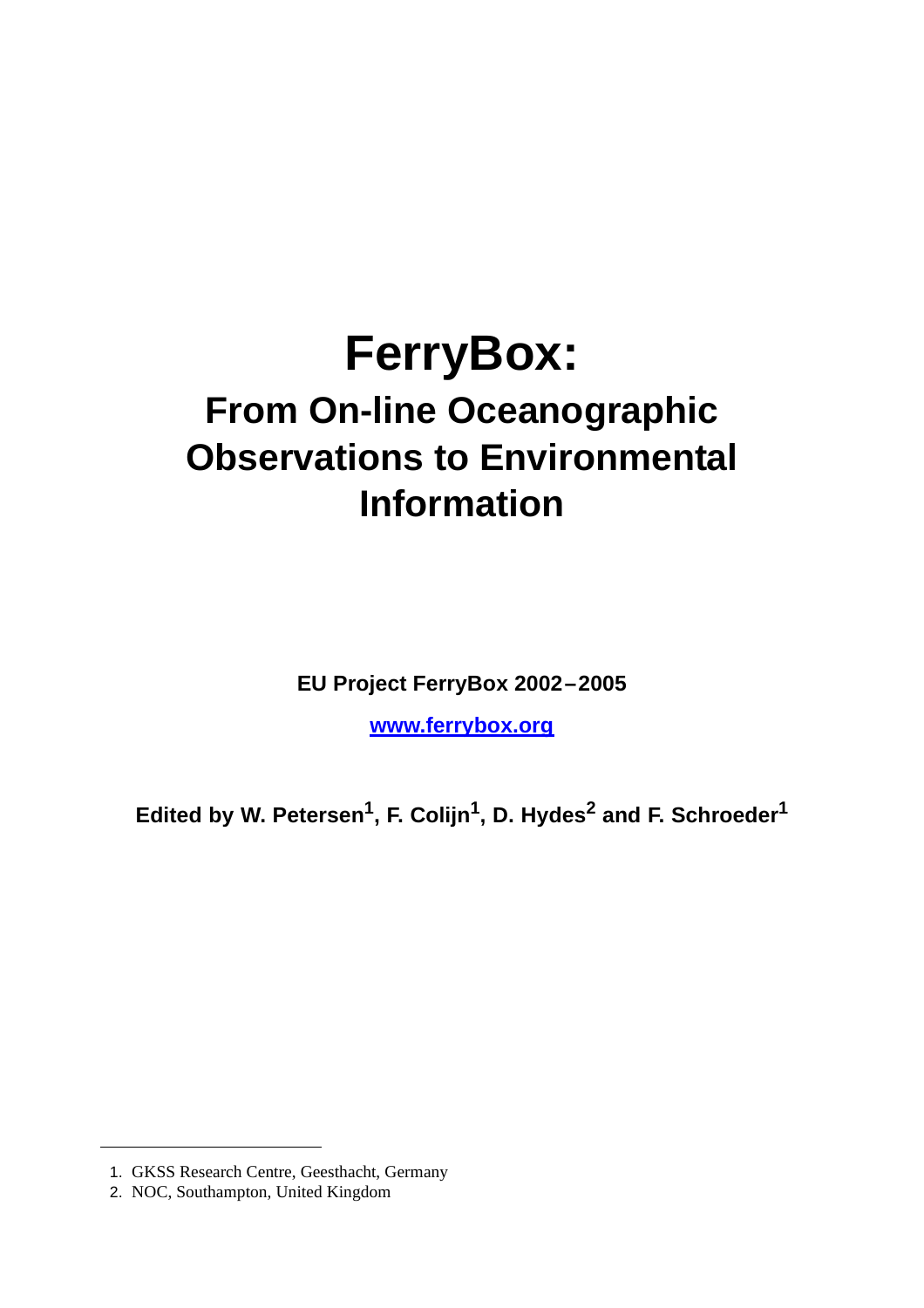### **EuroGOOS Personnel**

| <b>Secretariat</b>      | Hans Dahlin (Director)<br>Siân Petersson (Office Manager) | EuroGOOS Office, SMHI, Sweden<br>Patrick Gorringe (Project Manager) EuroGOOS Office, SMHI, Sweden<br>EuroGOOS Office, SMHI, Sweden |
|-------------------------|-----------------------------------------------------------|------------------------------------------------------------------------------------------------------------------------------------|
| <b>Chair</b>            | Peter Ryder                                               |                                                                                                                                    |
| <b>Board</b>            | Sylvie Pouliquen                                          | Ifremer, France                                                                                                                    |
|                         | Enrique Alvarez Fanjul                                    | Puertos del Estado, Spain                                                                                                          |
|                         | <b>Kostas Nittis</b>                                      | HCMR, Greece                                                                                                                       |
|                         | Bertil Håkansson                                          | SMHI, Sweden                                                                                                                       |
|                         | Jan H Stel                                                | NWO, Netherlands                                                                                                                   |
|                         | Martin Holt                                               | Met Office, UK                                                                                                                     |
|                         | Glenn Nolan                                               | Marine Institute, Ireland                                                                                                          |
|                         | Klaus-Peter Kolterman                                     | <b>IOC UNESCO</b>                                                                                                                  |
| <b>Task Team Chairs</b> | <b>Stein Sandven</b>                                      | <b>Arctic Task Team</b>                                                                                                            |
|                         | Erik Buch                                                 | <b>Baltic Task Team/BOOS</b>                                                                                                       |
|                         | Sylvie Pouliquen/Alicia Lavín                             | Iberia Biscay Ireland Task Team/IBI-ROOS                                                                                           |
|                         | Nadia Pinardi                                             | Mediterranean Task Team/MOON                                                                                                       |
|                         | <b>Martin Holt</b>                                        | North West Shelf Task Team/NOOS                                                                                                    |
|                         |                                                           |                                                                                                                                    |

### **EuroGOOS Publications**

| 1.  | Strategy for EuroGOOS 1996                                                                  | ISBN 0-904175-22-7     |
|-----|---------------------------------------------------------------------------------------------|------------------------|
| 2.  | EuroGOOS Annual Report 1996                                                                 | ISBN 0-904175-25-1     |
| 3.  | The EuroGOOS Plan 1997                                                                      | ISBN 0-904175-26-X     |
| 4.  | The EuroGOOS Marine Technology Survey                                                       | ISBN 0-904175-29-4     |
| 5.  | The EuroGOOS Brochure 1997                                                                  |                        |
| 6.  | The Science Base of EuroGOOS                                                                | ISBN 0-904175-30-8     |
| 7.  | Proceedings of the Hague Conference, 1997, Elsevier                                         | ISBN 0-444-82892-3     |
| 8.  | The EuroGOOS Extended Plan                                                                  | ISBN 0-904175-32-4     |
| 9.  | The EuroGOOS Atlantic Workshop Report                                                       | ISBN 0-904175-33-2     |
| 10. | EuroGOOS Annual Report 1997                                                                 | ISBN 0-904175-34-0     |
| 11. | Mediterranean Forecasting System Report                                                     | ISBN 0-904175-35-9     |
| 12. | <b>Requirements Survey Analysis</b>                                                         | ISBN 0-904175-36-7     |
| 13. | The EuroGOOS Technology Plan Working Group                                                  | ISBN 0-904175-37-5     |
| 14. | The BOOS Plan 1999-2003                                                                     | ISBN 0-904175-41-3     |
| 15. | Bio-ecological Observations in OO                                                           | ISBN 0-904175-43-X     |
| 16. | Operational Ocean Observations from Space                                                   | ISBN 0-904175-44-8     |
| 17. | Proceedings of the Rome Conference 1999, Elsevier                                           | ISBN 0-444-50391-9     |
| 18. | NOOS-Strategic Plan                                                                         | ISBN 0-904175-46-4     |
| 19. | Proceedings of the Athens Conference 2002, Elsevier                                         | ISBN 0-444-51550-X     |
| 20. | The EuroGOOS Brochure 2004                                                                  |                        |
| 21. | The Policy Basis of the "Ecosystem Approach" to Fisheries Management                        | ISBN 91-974828-1-1     |
| 22. | The Arctic Ocean and the Need for an Arctic GOOS                                            | ISBN 91-974828-0-3     |
| 23. | Proceedings of the Brest Conference, 2005, European Commission                              | ISBN 92-894-9788-2     |
| 24. | IBI-ROOS Plan: Iberia Biscay Ireland Regional Operational Oceanographic<br>System 2006-2010 | ISBN 91-974828-3-8     |
| 25. | FerryBox: From On-line Oceanographic Observations to Environmental<br>Information           | ISBN 978-91-974828-4-4 |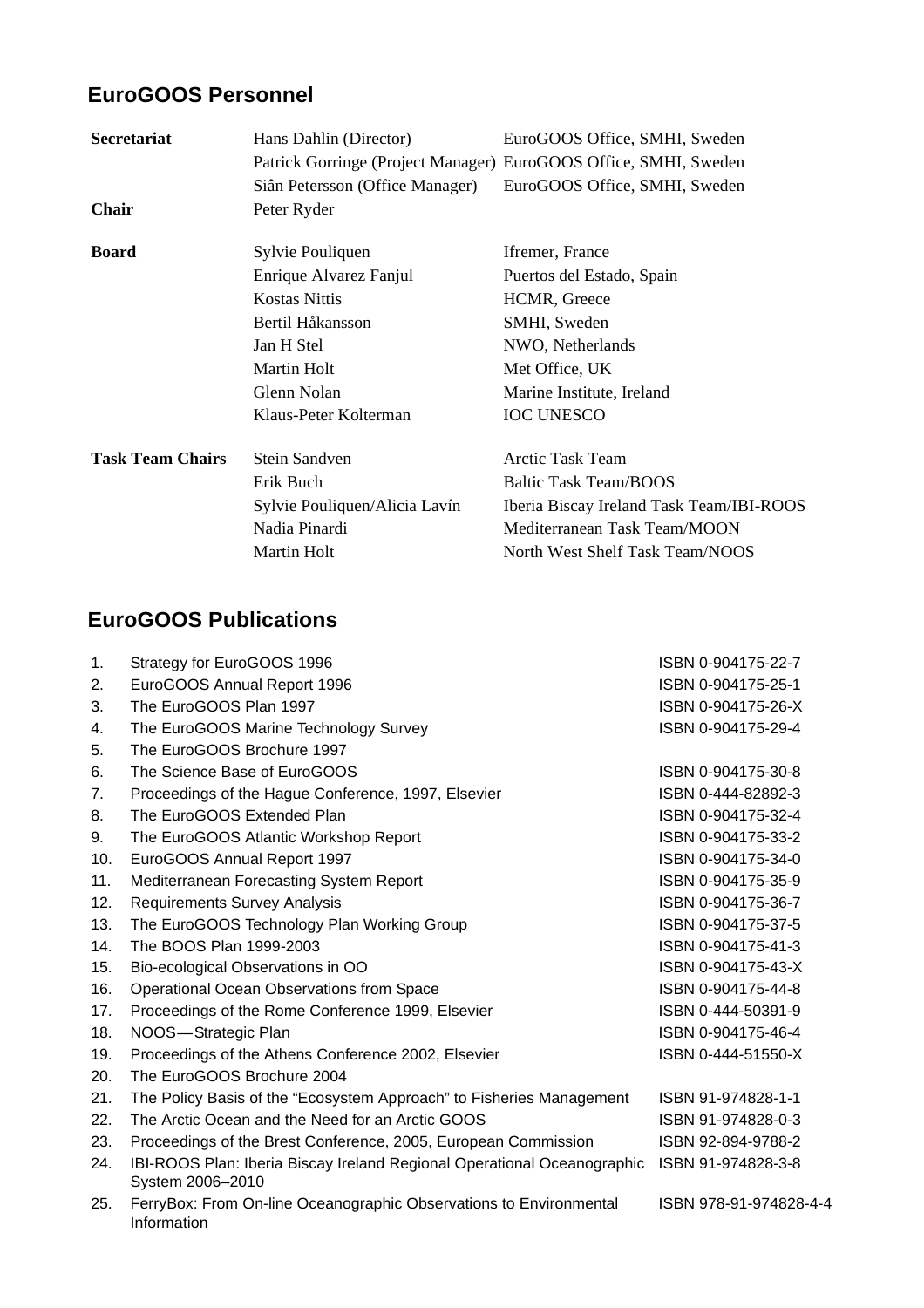## **Contents**

| 1                                 |                                                                                                                                                                                                                                        |  |
|-----------------------------------|----------------------------------------------------------------------------------------------------------------------------------------------------------------------------------------------------------------------------------------|--|
| 1.1                               |                                                                                                                                                                                                                                        |  |
| $\mathbf{2}$                      |                                                                                                                                                                                                                                        |  |
| 2.1<br>2.2                        |                                                                                                                                                                                                                                        |  |
| 3                                 |                                                                                                                                                                                                                                        |  |
| 3.1<br>3.2                        |                                                                                                                                                                                                                                        |  |
| 3.3<br>3.3.1<br>3.4<br>3.5<br>3.6 |                                                                                                                                                                                                                                        |  |
| 4                                 | Application of FerryBox data for actual environmental problems  12                                                                                                                                                                     |  |
| 4.1<br>4.2<br>4.3<br>4.4          | Relations between winter nutrient concentrations and algal blooms in summer 14                                                                                                                                                         |  |
| 5<br>5.1                          | Application of FerryBox data for scientific issues  17<br>Spatial extension of algal blooms estimated by combining FerryBox data with remote sensing.                                                                                  |  |
| 5.2<br>5.3<br>5.4<br>5.5          | Ground truth data from FerryBox data to validate satellite data 18<br>Intrusion of French river water into the English Channel and subsequent algal blooms 18<br>Sediment transport estimated by ADCP measurements in a tidal inlet 19 |  |
| 6                                 | Costs of installed FerryBox systems: investment  22                                                                                                                                                                                    |  |
| 6.1                               |                                                                                                                                                                                                                                        |  |
| 7                                 | Advantages and limitations of FerryBox systems  24                                                                                                                                                                                     |  |
| 8                                 |                                                                                                                                                                                                                                        |  |
| 9                                 |                                                                                                                                                                                                                                        |  |
| 10                                |                                                                                                                                                                                                                                        |  |
| 11                                |                                                                                                                                                                                                                                        |  |
| 12                                |                                                                                                                                                                                                                                        |  |
| 13                                |                                                                                                                                                                                                                                        |  |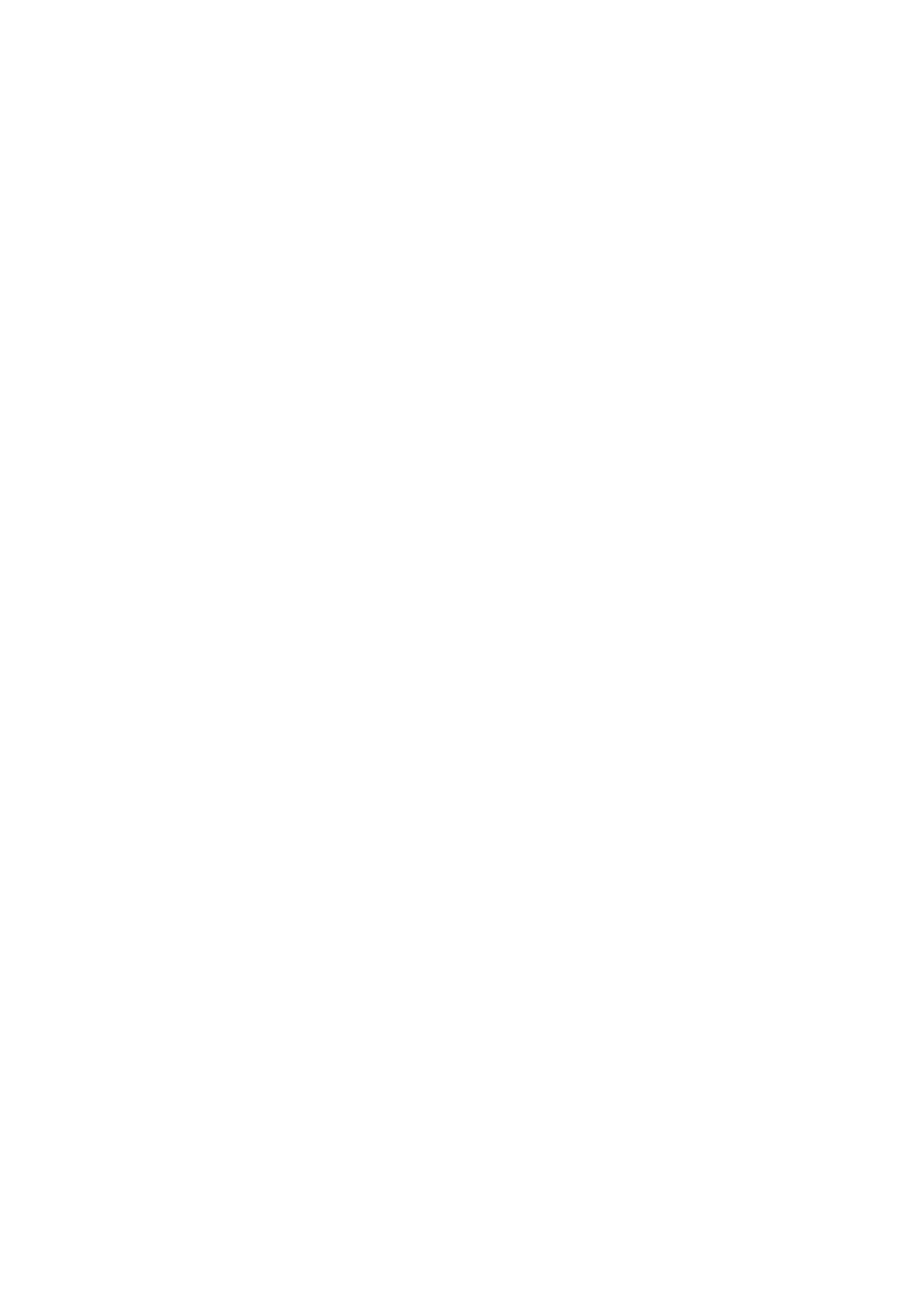### **Preface**

In the EuroGOOS Strategy from 1996 the members agreed on an overall strategy to progressively deploy new instruments, data transmission systems and establish modelling centres. For the observing systems the targets were to:

• collaborate in using the most cost-effective and advanced technology which supports the gathering of operational data

and to:

- establish designs for the optimum observing scheme
- improve the procedures for optimising the observing system
- manage the review and trials procedures to assist in phasing in of new technology.

Ships-of-opportunity had for several years been used to reduce costs in relation to traditional methods of *in situ* observations. Cost advantages had been shown, and ships also enabled installation of advanced technology. The first meeting of the EuroGOOS Ferry Box Working Group in Southampton in April 1996 concluded that it was technically feasible to install mass-produced standard instrument packages on commercial ferries, and that the ferry operators were in principle interested in the project.

The Working Group made twelve recommendations, which were eventually included in project proposals to the European Commission.

EuroGOOS has been pleased to follow the development and the accomplishment of the FerryBox Project, and is now happy to publish a report on the main achievements of the project. The next goal is to transfer the ferry box lines established by the project into a sustained part of a European ocean observing system, and then to continue to establish new lines to fill gaps in the observations.

With many thanks to the authors I hope that this publication will serve as a guideline for the continued establishment of ships-of-opportunity observations.

Hans Dahlin EuroGOOS Director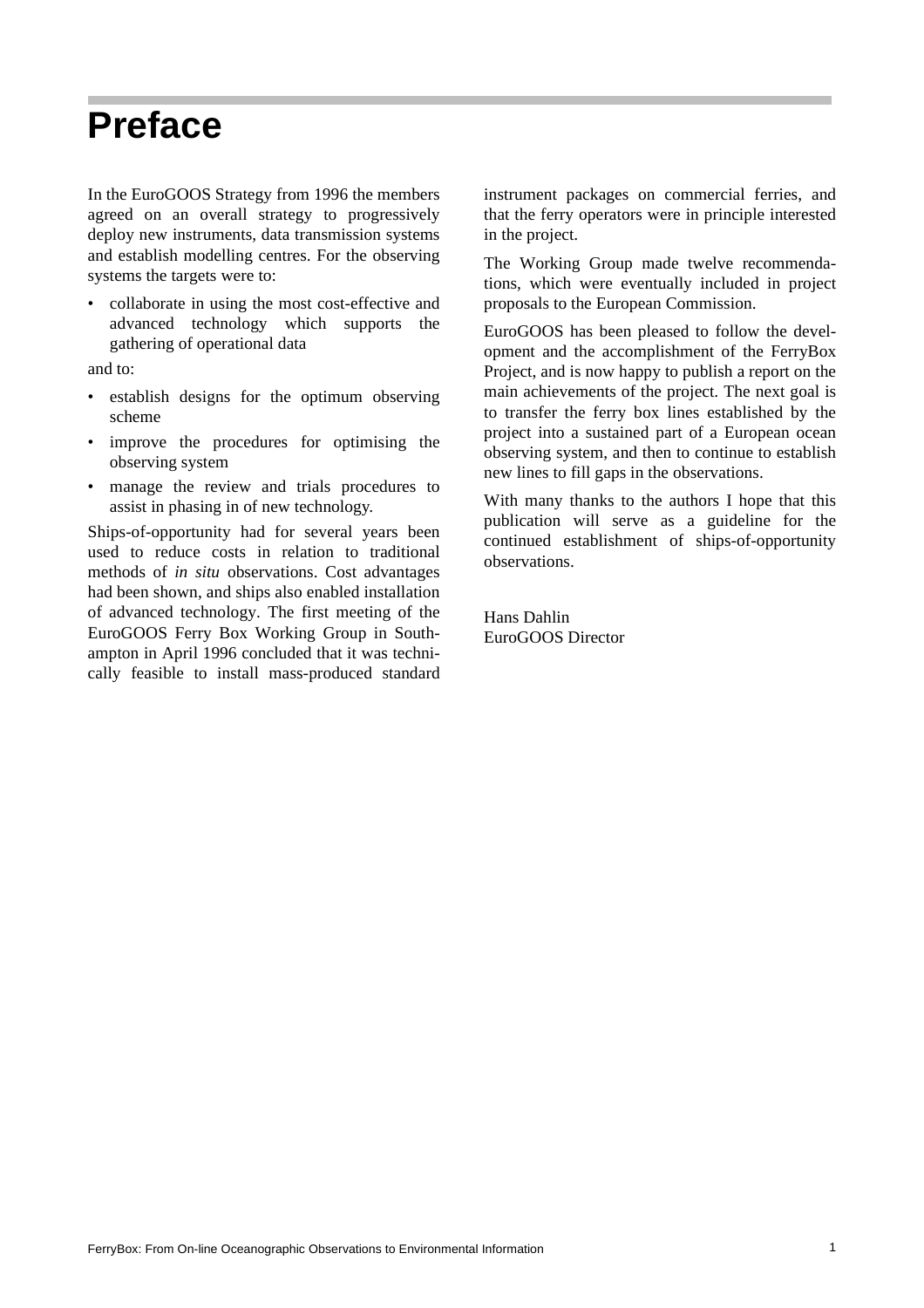# **1 Executive Summary**

### **1.1 Rationale**

The EU Science Framework 5 funded the highly successful project "FerryBox" from 2002 to 2005. The project enabled the cooperation of 11 organisations and established the coordinated use of commercial ferry ships for the collection of scientific data. This has been an important step towards achieving the cost-effective extension of the European marine observational and reporting network envisioned in the EuroGOOS concept.

The 11 partners operated on 9 shipping routes around Europe, from the eastern Mediterranean to the Baltic. Four core parameters were measured on all the routes, alongside other route-specific measurements. Common data quality control and archiving procedures were adopted, and the data from the project period are available from BODC.

Technologically the project was successful in:

- i) Establishing the operational use of FerryBox systems
- ii) Validating the systems with respect to operability, reliability, and long-term stability
- iii)Evaluating commercially available versions of the four core sensors for temperature, salinity, turbidity, and chlorophyll *a* fluorescence
- iv) Proving the scientific value of enhanced FerryBox systems for observations of currents and sediment transport (ADCP), pH, oxygen, nutrients and algal species.

Quality control of the data was a key issue. The different sensors were assessed in such a way that reliable comparisons between the data sets are possible.

The scientific value of the detailed near-continuous observations possible with FerryBox systems was proved in studies which:

- i) Improved knowledge of the transport of water, particularly in the North Sea and into the English Channel.
- ii) Provided a coordinated view of eutrophication and plankton productivity across national boundaries
- iii)Used the advanced technology to determine the transport of sediments over long and short spatial and temporal scales
- iv) Validated the benefits of regular FerryBox measurements, improving the numerical model through data assimilation and calibration.
- v) Demonstrated the mutual benefit of linking remote sensing (satellite) observations with more direct FerryBox measurements.

Throughout the EU FerryBox project the experience was that the costs for the procurement of instrumentation and the sensors and installation costs were relatively low. Standard components are used along with infrastructure already present on the ships (e.g. cable channels, water and energy supplies). The typical investment costs start in the range of 50 000 EUR for fitting the four core sensors and data logging and transmission systems, and then increase as extra sensors are added. Educational outreach installations in the passenger areas cost around 5000–10000 EUR. Operational costs of FerryBox systems need to cover the following activities:

- servicing and maintenance
- calibration and referencing
- system operation and control
- data quality control
- pre- and post-processing
- archiving up to the stage "ready to use for applications".

The main cost factor is personnel. For the FerryBox project this amounted to 3 to 4 person months/year/system.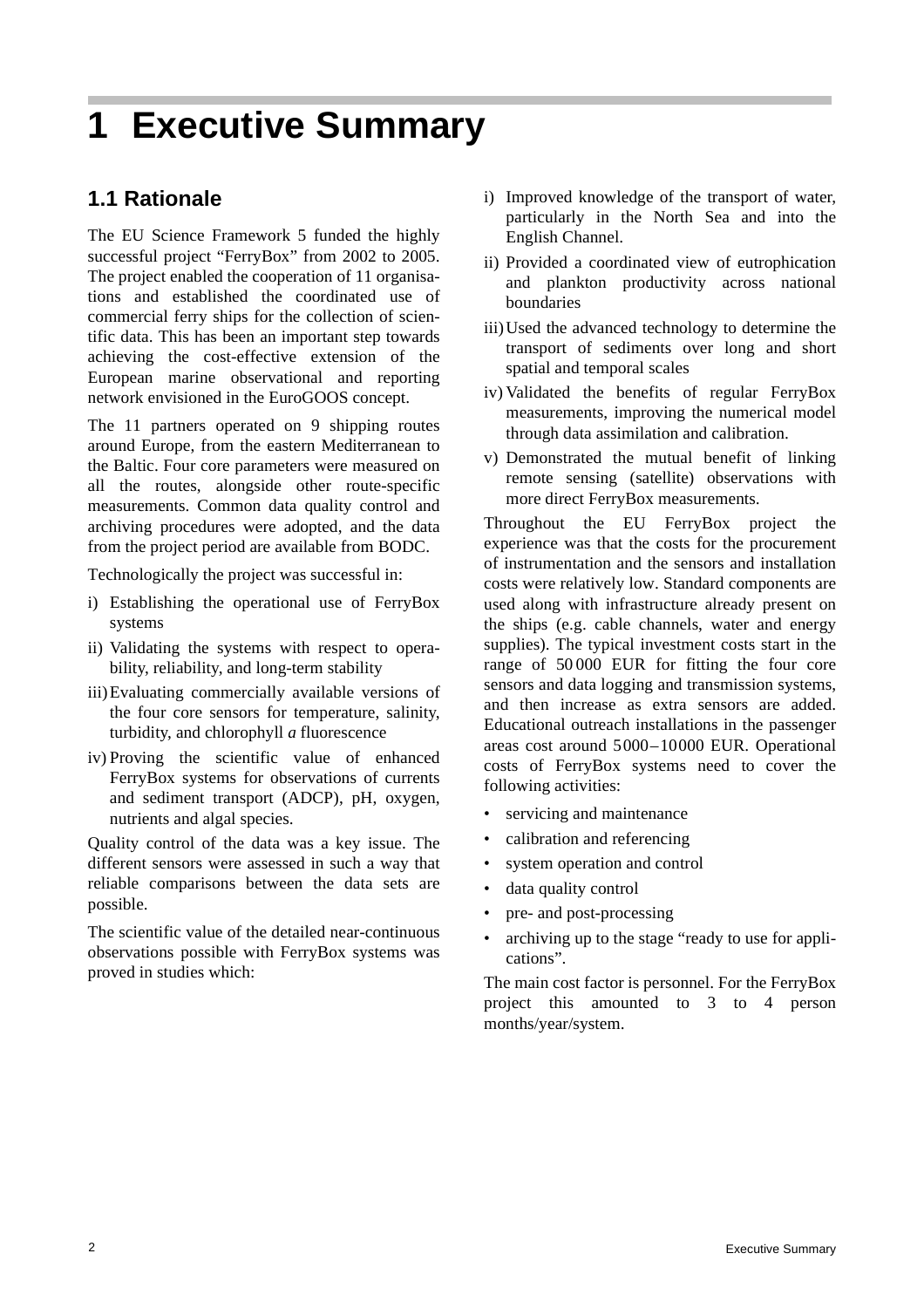# **2 Introduction**

### **2.1 Background**

For several decades ships-of-opportunity such as ferries have been used to collect hydrographic data in coastal and oceanic waters. In the 1930s the Norwegians started to use the Hurtigruten, a ferry line running from Bergen along the Norwegian coast up to Kirkenes, to collect salinity and temperature data on a regular basis. Also in the UK in the mid-thirties Alistair Hardy started his first attempts to collect regular data on the distribution of zooplankton and fish larvae in the North Sea with his newly developed Continuous Plankton Recorder (CPR). These observations are on-going and continue in the North Sea and northern Atlantic Ocean to build the worlds longest biological records (SAHFOS, Annual report 2004).

The starting points of the EU FerryBox project were several developments over the last decade. Reports by EuroGOOS indicated the possibilities of using some of the more than 800 regular ferry lines working in European waters. These could be instrumented with several sensors for the measurement of relevant physical, chemical and biological parameters that were mature enough to be collected operationally (EuroGOOS, 1999; Fischer *et al*., 2000).

In the Baltic Sea the Finnish Institute for Marine Research took a lead with regular ferry-based observations on the distribution of algal blooms and concentrations of chemical nutrients within the Alg@line project. Alg@line gives warnings on (toxic) algal blooms in the Finnish Gulf and the wider Baltic Sea (Rantajärvi, 2003). The frequent measurements are used to monitor long term changes in the eutrophication status, which are reported in the environmental assessments for the Helsinki Commission (HELCOM).

In Europe the planning of the European Water Framework Directive (WFD, 1999) asked for initiatives to improve and consolidate current monitoring activities in European waters.

In the global context the strategy paper of the UNESCO for the implementation of a coastal module of the Global Observation System (GOOS) requires an observing system comparable with the World Weather Watch even though it will be much more complex (UNESCO 2005).

Thus a clear need exists to improve our observational capacities; not only on standard physical parameters such as temperature and salinity, but also on chemical (nutrients) and biological (phytoplankton, zoo-plankton) parameters This would help the detection of trends of ecosystem parameters in coastal and shelf seas. It could be used for the validation and calibration of models and could be linked to observations by satellites or aircraft (remote sensing) to reveal spatial scales of phenomena. Thus both spatial and temporal scales of marine processes can be better resolved and understood. Most importantly it could provide the detailed, regular, unaliased data needed to enable assessment of the effects of climate change on ocean and coastal environments.

#### **2.2 Objectives of the FerryBox project**

The objectives in this project were both technological and scientific (Petersen *et al*., 2005).

#### **Technological objectives**

- Operational use of FerryBox systems on nine ferry routes across Europe for at least one year.
- Comparison of different flow-through systems (FerryBoxes) with respect to operability, reliability, and long-term stability.
- Testing and comparison of different commercially available standard sensors for temperature, salinity, turbidity, and chlorophyll *a* fluorescence on each route.
- Trialing of non-standard sensors in specific FerryBox systems for observations of currents and sediment transport (ADCP), pH, oxygen, nutrients and algal species.

Quality Control of the data was a key issue. The different sensors, manufactured by different companies, were assessed in such a way that a reliable comparison between the data sets was possible.

#### **Scientific objectives**

Differences between European coastal and shelf waters should be characterised on the basis of the parameters measured. By selecting different water bodies along the European continent, different water types, ranging from enclosed systems like the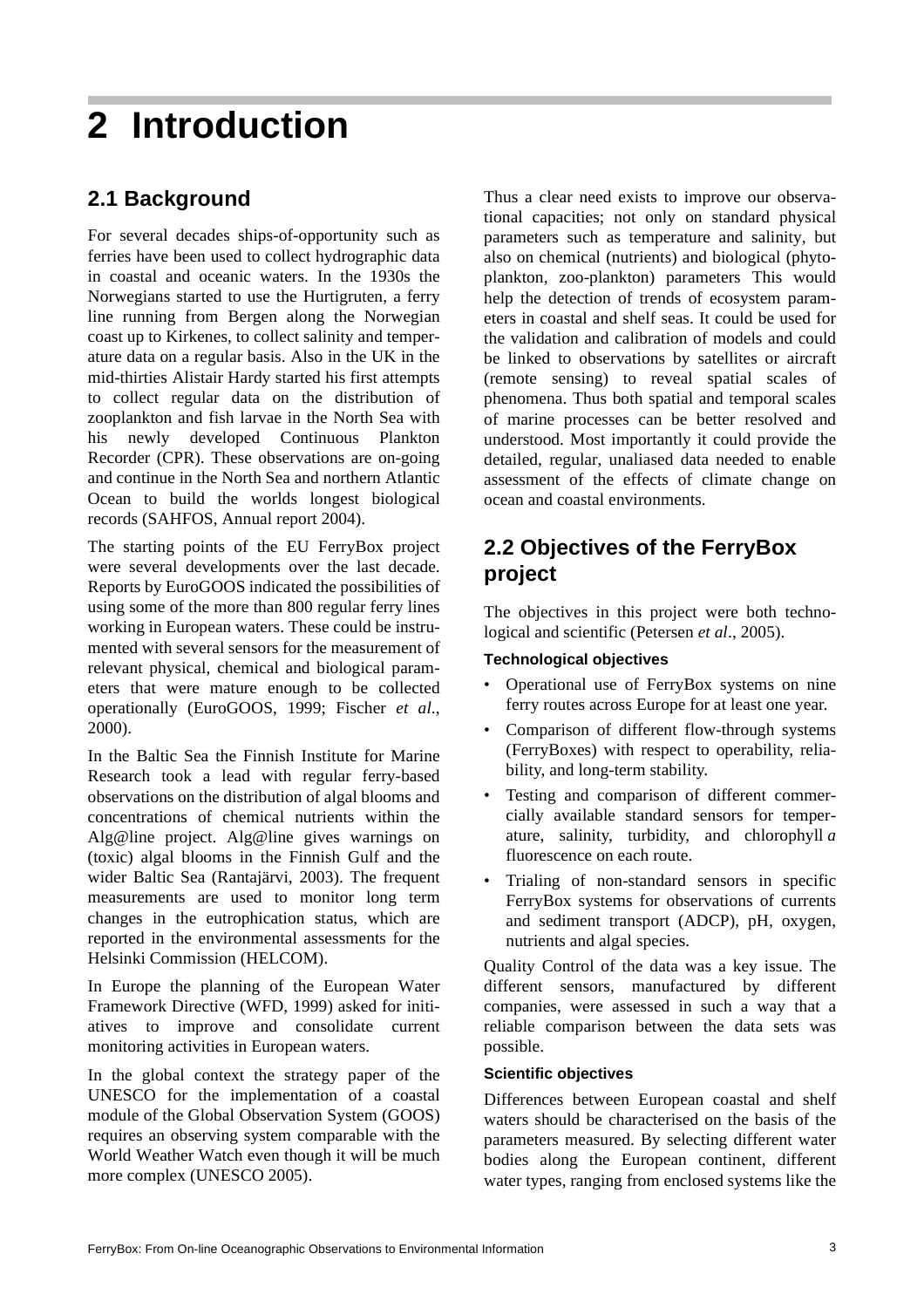Baltic Sea, to tidally influenced waters like the Wadden Sea, to shelf and coastal seas like the Irish Sea and North Sea and the deep ocean waters of the Bay of Biscay and the Mediterranean, were covered. The major scientific issues of the project were to investigate:

- eutrophication processes
- stability and transport of water masses
- transport of sediments

Secondary scientific objectives were strongly linked to the application of FerryBox data in numerical (ecosystem) models and remote sensing of the sea surface.

All chosen FerryBox routes were connected to endusers who used the products of the FerryBox project. The cooperation with companies enabled further technological developments as well as an improved dissemination of the results.

The scientific aims were studied in detail in the following tasks:

- Linking eutrophication, including plankton productivity and variability in productivity, to physical and bio-geochemical constraints.
- Testing the assessment of the transport of water masses, in the Mediterranean, Baltic Seas, the Western European shelf and its adjacent waters, based on FerryBox data.
- Determining the transport of sediments (and associated contaminants) over long and short spatial and temporal scales.
- Testing the benefits of incorporating FerryBox data into (ecological) numerical models through the assimilation of FerryBox data.
- Validating of remote sensing (satellite) observation against *in situ* FerryBox measurements.

To reach these objectives the following activities were carried out:

- Inter-calibration and comparison of available FerryBox systems, on 9 routes.
- Collection of a uniformly formatted database from all the systems to prove the applicability, reliability and operability of such systems in different European waters.
- Provision of the database to end-users by modern dissemination techniques along with full quality control and metadata information.
- Derivation of relevant information required for monitoring, assessment and scientific understanding by data analysis and modelling.
- Provision to the end-user community of standards, operational guidelines, technical requirements, recommendations and costbenefit estimates regarding the application of FerryBox systems.
- Creation of public awareness of matters concerning the sea by displaying FerryBox data and related information in an interesting manner through a website and on board ferries.
- Provision, validation and ground-truth measurements for remote sensing applications, in particular data input to the EU projects REVAMP and DISMAR, and to the ESA validation project VAMP.

Thus we aimed to prove the validity of the hypotheses that the FerryBox system can:

- Cost-effectively deliver continuous information of immediate scientific value
- Be a reliable system for monitoring and management
- Provide real-time data that can be effectively assimilated into prognostic numerical models to improve their accuracy.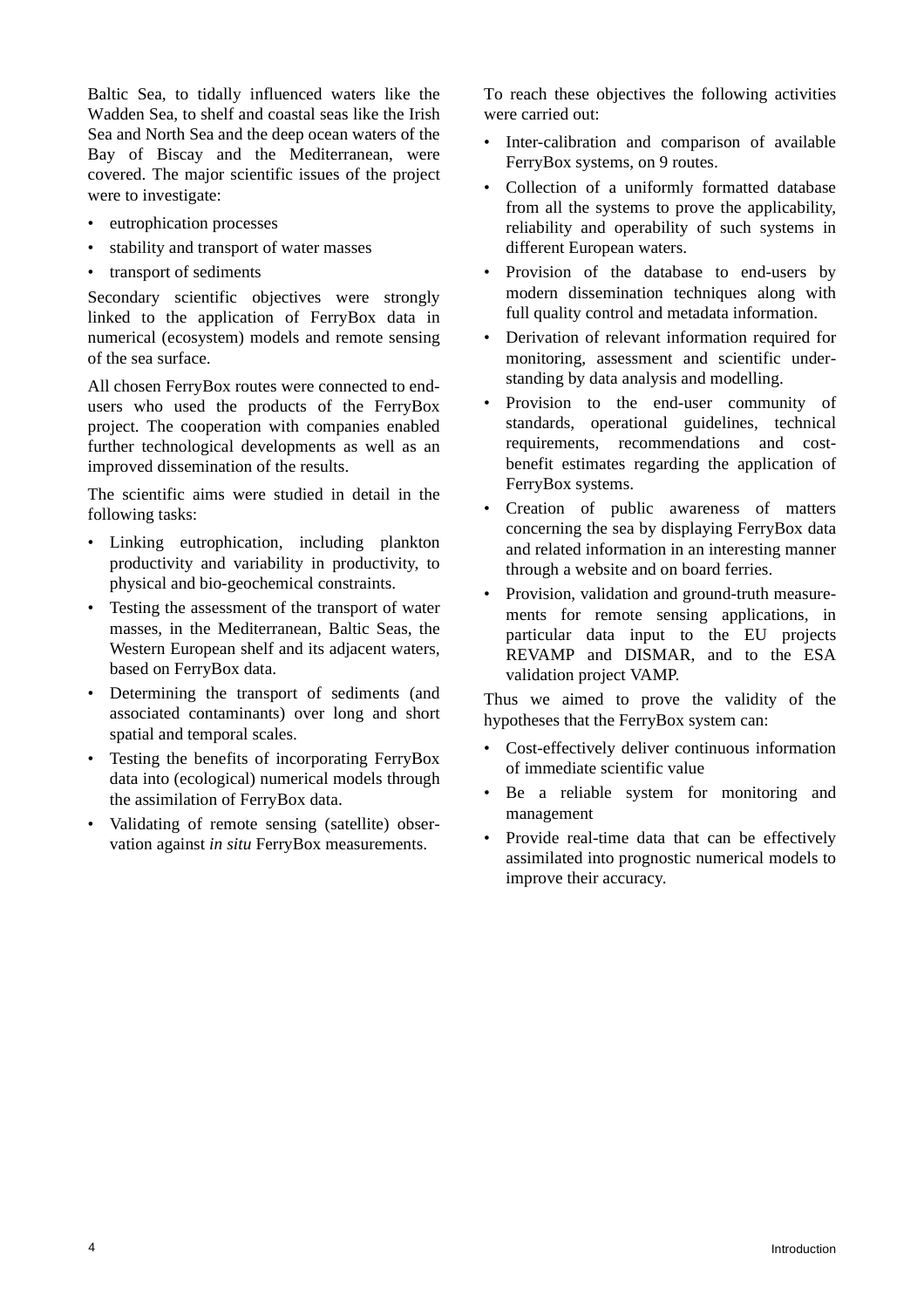### **3 FerryBox System**

#### **3.1 Principle design, technical details and installation**

A FerryBox as defined in this project is an autonomous measurement and data logging and transmission system which operates continuously while the carrying ship is underway. Measurements are made using devices which are either in direct contact with or sample from a continuous flow of seawater. The principles of such a flow-through system are schematically shown in Figure 1. For an unattended operation the system is controlled via position (by GPS) and an internal computer. The system is connected to a station on shore, via GSM or satellite, for remote control and data transfer. The data transfer is in real time (in case of a satellite connection) or near real time after completion of a cruise in the harbour (within hours or days depending on the length of the route).



*Figure 1 Principle design of a flow-through system of a FerryBox including available options.*

The water intake is at a fixed depth, normally between 1 and 6 metres. Either a separate water intake point or a sully from one of the internal water flows of the ship can be used. The seawater is pumped into the ship from an inlet (often in front of the ship's cooling water intake). The FerryBox should be placed as close as possible to the intake point in order to minimise the time delay between water input and signal detection in the FerryBox. The flow rate depends on the system and varies between 3 and 25 l/min. A debubbling unit (not used on all systems) removes air bubbles, which may enter the system during heavy seas. Small bubbles may interfere with some of the sensors (e.g. optical sensors) and may bias the measurements. Coupled to the debubbler is an internal water loop in which the water is circulated passing the different sensors. The basic sensors used are turbidity, temperature & salinity and chlorophyll *a* fluorescence. In some cases an oxygen sensor (Clark electrode or oxygen optode®) and pH sensors were applied as well. The basic setup was extended to further non-standard sensors such as an optical nitrate sensor and an algal group detector (option I on the route in the North Sea) as well as chemical analysers for nutrients (option II). In this case the water had to be filtered before analysis in order to measure only the dissolved nutrient fraction. One FerryBox (Den Helder–Texel) was operated with an ADCP (option III) in order to observe water current velocities as well as sediment transport in a tidal inlet. In some systems an automatic refrigerated water sampler was installed in order to collect seawater at predefined positions for subsequent laboratory analysis (nutrients, phytoplankton composition).

#### **3.2 Routes and installed systems within the FerryBox project**

At the start of the project, systems were already in place on ferries in

- i) The Baltic Sea between Helsinki and Travemünde and between Helsinki and Tallinn
- ii) The Skagerrak, between Hirtshals and Oslo
- iii)The North Sea between Hamburg (later on from Cuxhaven) and Harwich in the UK
- iv) The English Channel, Celtic Sea and Atlantic Ocean, between Portsmouth and Bilbao

and on two short routes in

- v) The Wadden Sea between Den Helder and Texel
- vi) The Solent between Southampton and the Isle of Wight.

During the project new Ferryboxes were installed on ferries in the Mediterranean Sea and in the Irish Sea. Figure 2 shows the routes on a map and Figure 3 shows photographs of the different ships used. Table 1 gives an overview of the systems installed on each ferry.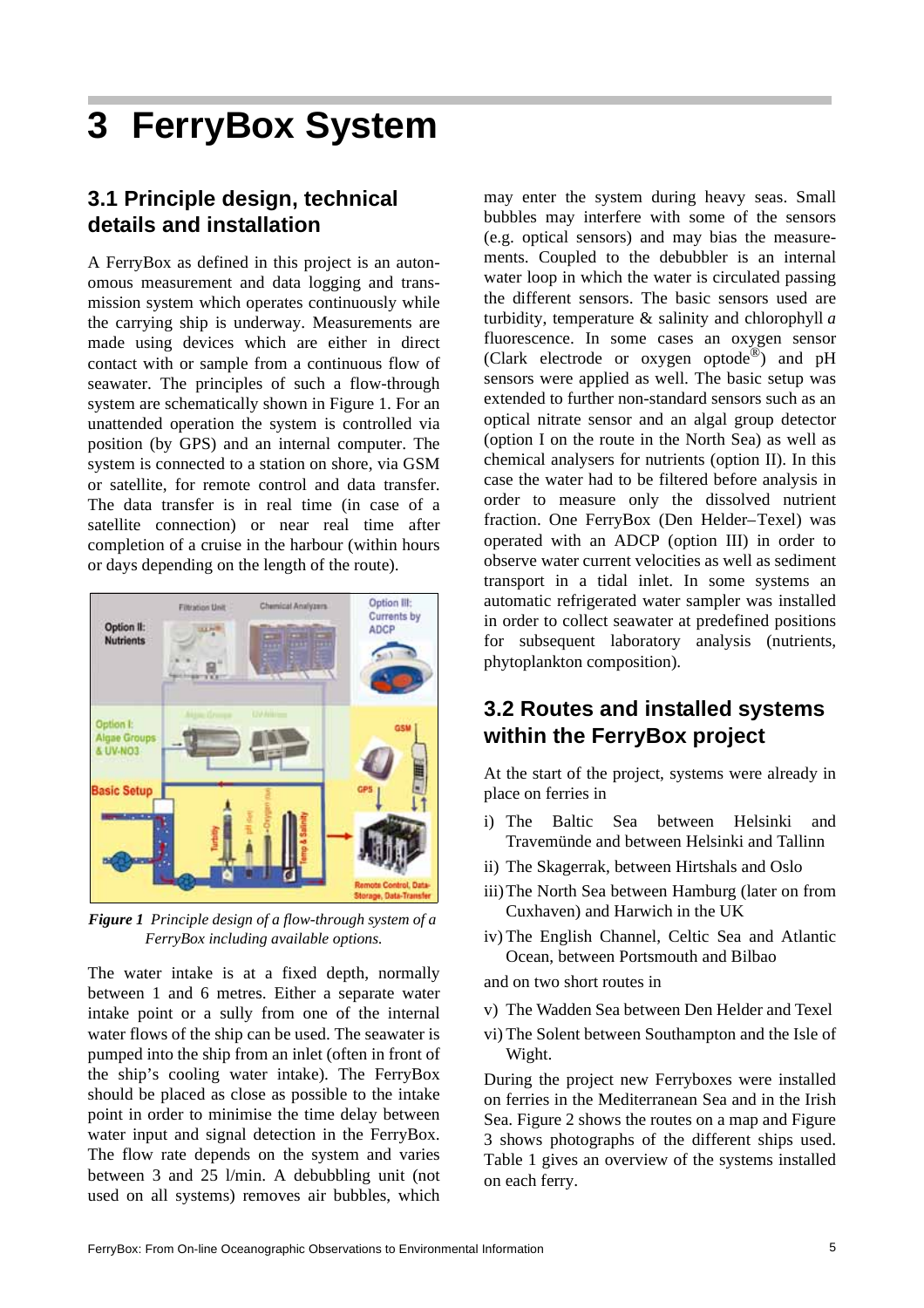

*Figure 2 Map of Ferry routes used in the EU funded FerryBox project.*



*Figure 3 Ferries used in the project*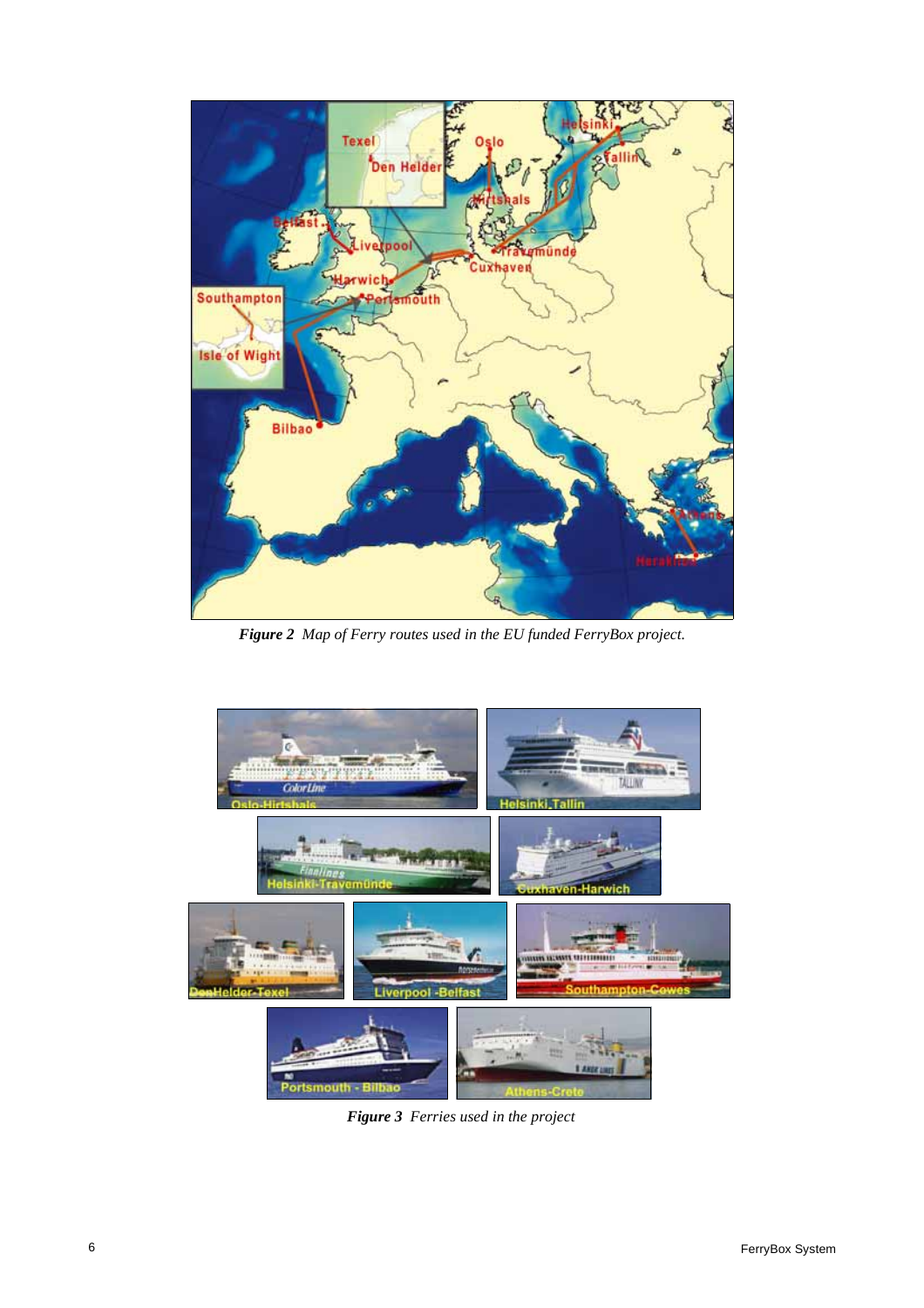| Area                       | Route                             | <b>Observed parameters</b>                                                                                         | <b>Frequency</b>                | <b>Period of operation</b>                                      |
|----------------------------|-----------------------------------|--------------------------------------------------------------------------------------------------------------------|---------------------------------|-----------------------------------------------------------------|
| <b>Baltic Sea</b>          | Helsinki (FI)-Travemünde<br>(D)   | Temperature, salinity, Chl-a<br>fluorescence, nutrients                                                            | Daily                           | 1998-today, year<br>round                                       |
|                            | Helsinki (FI)-Tallinn (EE)        | Temperature, salinity, Chl-a<br>fluorescence, nutrients (weekly<br>from water samples)                             | <b>Daily</b>                    | 1998- today, year<br>round except during<br>ice covered periods |
| Skagerrak                  | Oslo (N)-Hirtshals (DK)           | Temperature, salinity, turbidity,<br>Chl-a fluorescence, nutrients<br>(weekly from water samples),<br>PAR (partly) | Twice daily                     | Aug 2001-today, year<br>round                                   |
| North Sea                  | Cuxhaven (D)-Harwich<br>(UK)      | Temperature, salinity, turbidity,<br>Chl-a fluorescence, DO, pH,<br>algal groups, nutrients                        | 6-7 times per<br>week           | Sep 2003-Oct 2005,<br>year round <sup>a</sup>                   |
| Wadden Sea                 | Den Helder-Texel (NL)             | Temperature, salinity, Chl-a<br>fluorescence, water currents &<br>sediment transport (ADCP)                        | 28 times per day                | 1999-Dec 2004, year<br>round <sup>b</sup>                       |
| Irish Sea                  | Birkenhead (UK)-Belfast<br>(UK)   | Temperature, salinity, (turbidity,<br>Chl-a fluorescence)                                                          | Daily                           | Jan 2004-today <sup>c</sup>                                     |
| Solent                     | Southampton-Isle of Wight<br>(UK) | Temperature, salinity, turbidity,<br>Chl-a fluorescence                                                            | Several times per<br>day        | Apr 1999-Nov 2004 <sup>d</sup><br>from spring to autumn         |
| Atlantic, Bay<br>of Biscay | Portsmouth (UK)-Bilbao<br>(ES)    | Temperature, salinity, Chl-a<br>fluorescence, DO from 2005,<br>pCO2 from 2006                                      | Twice a week (3<br>day journey) | Apr 2002-today                                                  |
| Aegean Sea                 | Athens-Heraklion (GR)             | Temperature, salinity, turbidity,<br>Chl-a fluorescence                                                            | Daily                           | Nov 2003-Nov 2004 <sup>e</sup>                                  |

*Table 1 Overview of FerryBox systems on European ferries*

a. Ferry route out of service since November 2005

b. Out of operation in 2005 due to delayed start of a new build ferry with a moon pool

c. Route changed to Birkenhead–Dublin in 2006

d. Out of operation since Nov 2004 due to lack of supplementary funding

e. Out of operation in 2004 due to shifting of the ferry-boat to another line

All FerryBox systems reached an operational status by January 2004. Serious problems with low yield of reliable data for the first FerryBox year (from November 2003 to October 2004) occurred on both the new Ferrybox installations for various reasons.

Detailed descriptions of the different systems and their functionalities have been documented in deliverable D-2-1 (Report on the functionality on the FerryBox systems) in the EU FerryBox project reports, www.ferrybox.org.

#### **3.3 Standard sensor set**

The standard parameter set which was mandatory on all nine FerryBox systems consisted of sensors for water temperature, salinity, Chl-*a* fluorescence and turbidity.

In most cases the sensors for temperature and salinity operated without major problems. In many systems an offset of the water temperature was observed due to warming up of the incoming seawater in the tubes within the ship and by the

pumps. Temperature offsets of  $0.5-1$ °C were reported. In order to circumvent this, an additional temperature sensor as close as possible to the inlet or on the ship hull is recommended.

The salinity sensor requires a high accuracy and long-term stability, for instance to discriminate between different water masses which differ only little in salinity  $( $0.1$ ). The experiences with$ salinity sensors were varied. Some devices were stable over a long time period using the factory calibration only and other devices had to be recalibrated from time to time or revealed shifts in the calibration against bottle salinity data. For devices measuring the conductivity inductively the housing proved to be critical. Small changes of the housing volume caused large changes (salinity>1) in the calibration factor especially for sensors not specially adapted for flow-through systems.

For optical turbidity measurements it turned out that the signal is very sensitive to biofouling. Most of the systems ran with manual cleaning of the system but a wiper on the sensor windows effectively reduces the biofouling problems. In some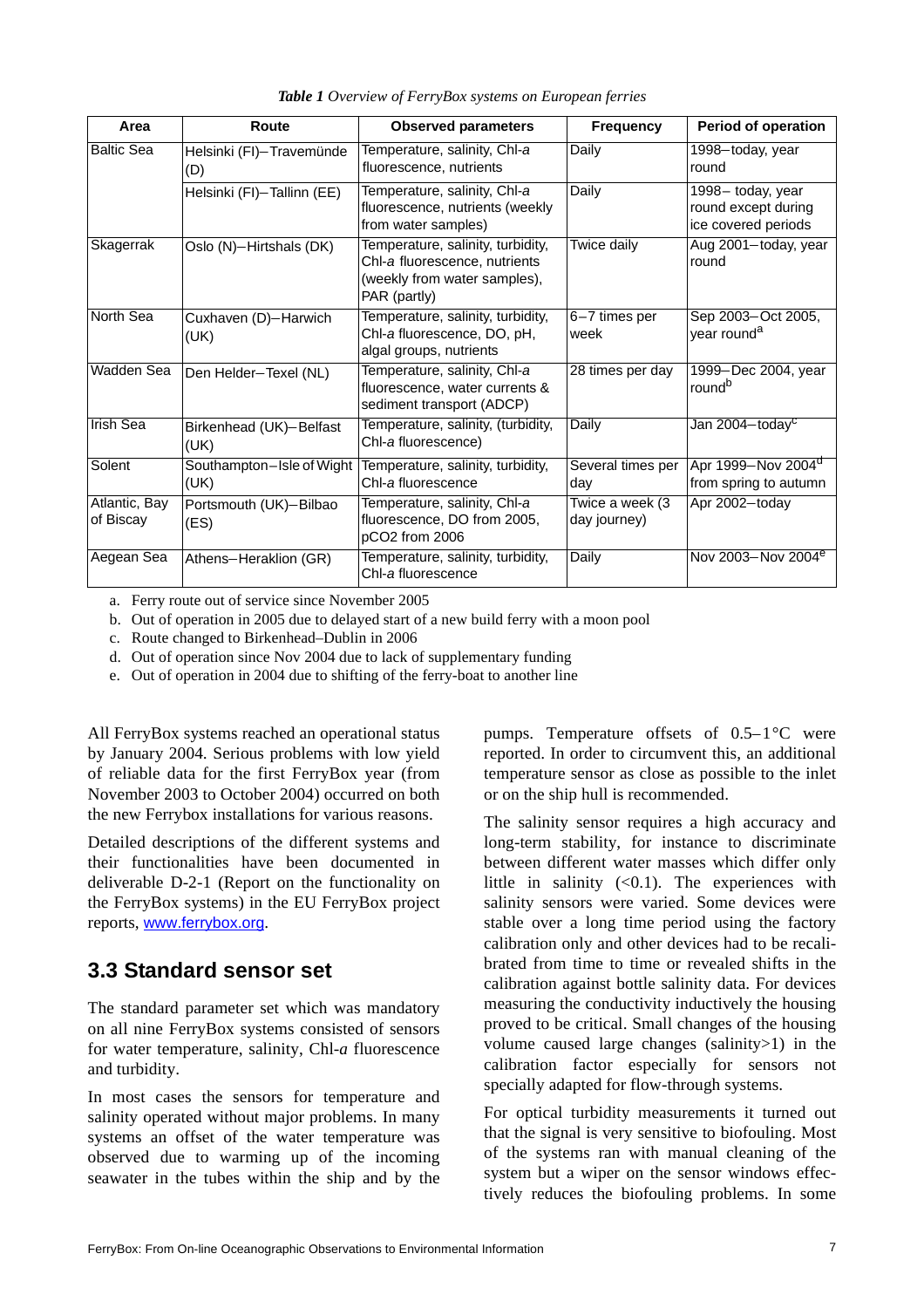systems, the interference of small air bubbles made it difficult to measure turbidity accurately at very low values. These small air bubbles even occurred when using a debubbler device in front of the system. The systems used in the FerryBox are based on measuring the scattered light and calibration against Formazin solutions. To get the total suspended matter (TSM) the TSM/turbidity ratio has to be measured by water samples. In the case of the FerryBox line in the Skagerrak it was found that this ratio was constant for the considered transect. Thus the sensor turbidity could be converted to TSM just by a simple conversion factor. At the end of the project reliable turbidity measurements were only available for the routes in the Skagerrak and in the North Sea.

Direct Chl-*a* fluorescence data are difficult to interpret due to the dependence of the fluorescence yield on the pre-illumination, species and photophysiology of the plankton. Calibrations with measurements of extracted chlorophyll showed that the fluorescence to chlorophyll ratio varies up to one order of magnitude depending on location and time of the year. To get reliable chlorophyll data, regular calibrations of the fluorescence signal have to be carried out against laboratory (HPLC or spectro-photometry) Chl-*a* measurements. This was done intensively on the routes in the Baltic Sea and in the Skagerrak.

#### **3.3.1 Availability of data from standard sensors**

On all FerryBoxes the availability of reliable data related to the number of cruises has been estimated on a monthly basis. As an example the availability of the FerryBox data in the Skagerrak in 2004 is shown in Figure 4.



*Figure 4 Plot of the availability of reliable data for the Norwegian ferry route in 2004*

On average the recovered reliable data are 93% for temperature and salinity, 90% for turbidity and 85% for Chl-*a* fluorescence. At the end of the year (Sep–Nov) more problems occurred with biofouling on the fluorescence sensor. The experiences after the two to three years of operation on all ferry lines demonstrated that this high recovery of reliable data can only be achieved by regular maintenance of the system and by at least weekly (preferably daily) visual inspection of the data in order to intervene immediately if the data indicate irregular behaviour of the system or of a specific sensor.

The experiences from the different FerryBox systems are documented in more detail in deliverable D-2-3 (Report on the experiences with the FerryBox system, EU FerryBox project report, www.ferrybox.org).

#### **3.4 Extended sensor set**

In addition to standard sensors other instruments for the measurement of water currents and sediment transport as well as for chemical properties (nutrients, oxygen and pH) and algal groups were tested on certain ferry lines. A detailed description of the experiences and the suitability of the nonstandard sensors can be found in deliverable D-2-4 (Report on non-standard sensor trials, EU FerryBox project report, www.ferrybox.org).

On the route between Den Helder and the island of Texel it could be shown that an ADCP mounted under the keel of the ship is an effective tool to monitor water and sediment transport through channels/straits.

For the assessment of the water quality and for the investigation of biological processes in the water it turned out that measurements of the nutrients as well as oxygen and pH could be achieved. Onboard the ferry in the Southern North Sea chemical nutrient analysers and in addition an *in situ* nitrate sensor (UV detection) were tested. The wetchemical analysers required a high effort on maintenance in order to get accurate data. The UV nitrate sensor needed lower maintenance but the higher detection limits makes this sensor less suitable for the open sea.

For a better understanding of eutrophication and the underlying processes additional information obtained by nutrient, oxygen and pH measurements are of high scientific value. The new optodes $^{\circledR}$  for oxygen measurement and a Clark-type oxygen sensor when cleaned regularly were stable over long time periods in such flow-through systems. However, for pH the available glass electrode measurements still suffer from insufficient accuracy. One finding was that these improved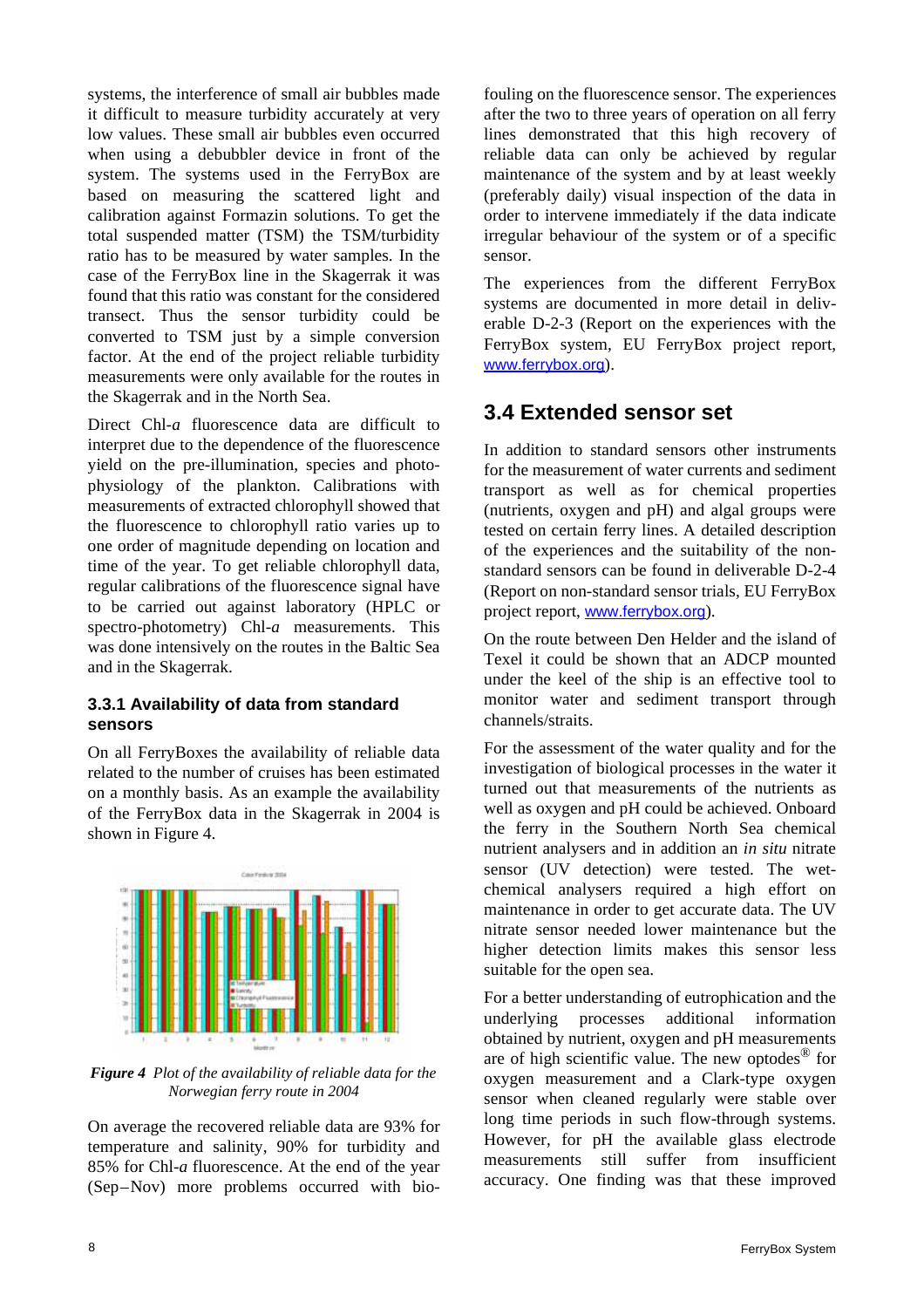oxygen measurements together with pH data may provide a more reliable indicator of plankton production than is possible by fluorescence detection alone (Bargeron *et al*., 2006).

For a better characterisation of algae (species, productivity) a new device for algal group detection (AOA, from bbe-moldaenke) as well as a fast repetition rate fluorometer (FRRF, from CTG) for *in situ* measurements of photosynthetic characteristics of phytoplankton were tested. The AOA only gives semi-quantitative data of the algal groups. However the data give indications of changes in the algal species. This information can be used for a specific water sampling and subsequent laboratory analysis (e.g. cell counting etc.). The FRRF to measure plankton photo-physiological parameters and to estimate biological productivity was tested only for a short period, however the complexity of the data suggests that it should not be considered for routine analysis.

On the routes in the Skagerrak, the Baltic and the North Sea automatic water samplers have been used with success in order to get reference samples. These samples are processed in the laboratory to both calibrate the on-board sensors and to study phytoplankton species and other constituents in more detail.

#### **3.5 Problems with biofouling**

For high reliability of the data and long-term stability of a FerryBox system the problem of biofouling has to be solved. Sometimes this leads to problems with all the basic sensors including conductivity and temperature. Although it was an anticipated problem the timing of the most severe impact of biofouling distorting the sensor signal was difficult to predict. Long-term experiences revealed that for long periods the biofouling may be negligible while at certain times biofouling with a strong impact on the measured data occurs within one week or even several days. It was different between routes and surprisingly different between different years in the same area.

The biofouling problems can only be avoided by frequent cleaning of the system, in particular at times of high biological activity. This can be achieved either by regular manual cleaning of the system or by implementation of effective automatic cleaning procedures. Most of the FerryBox systems were manually cleaned. However in the North Sea an automatic self-cleaning system was implemented. It prevents biofouling by cleaning specific

sensors with tap water under high flow and rinsing the whole system with acidified water after each cruise. This was found to prolong the periods between the need for manual maintenance, and drastically improved the long-term reliability of the data. By these measures the long-term stability of sensors such as salinity could be prolonged up to one year without maintenance and manual cleaning. This self-cleaning principle was also implemented in the industrial version of the FerryBox (Figure 5) operated in the Mediterranean Sea.



*Figure 5 Industrial version of a FerryBox (4H-Jena, Germany)* 

#### **3.6 Data management and on-line data service**

On all FerryBoxes the data were logged on a data logger onboard. In addition data could be sent to shore in real time (with 5–10 minute time intervals where there is a satellite connection) or when the ferry has reached a harbour (for a GSM connection). In some cases on-shore data are automatically transferred to a database. As an example Figure 6 shows the data-handling procedure of the FerryBox in the North Sea.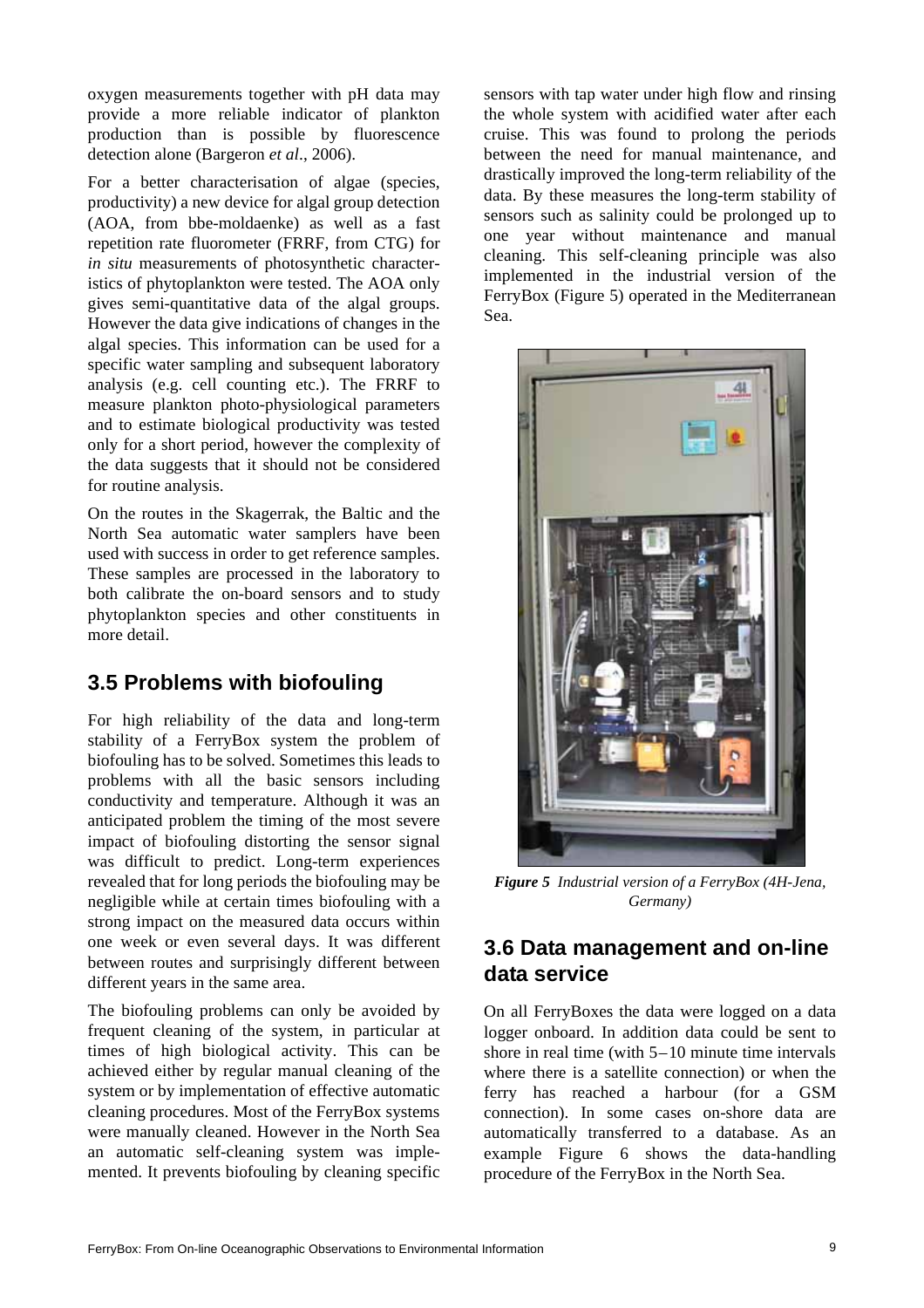

*Figure 6 Data handling on the ferry in the North Sea*

During the project all operators of FerryBox systems established individual websites, web pages, data retrieval and/or public information services for their individual system applications. As an example the website from the North Sea ferry is shown in Figure 7. GKSS operates an on-line database for their FerryBox data. Users can generate graphs and registered ones can also extract numerical data (ferrydata.gkss.de).



*Figure 7 Website of the North Sea FerryBox data and graphical presentation of Chl-a along the transect in spring 2005 (coloured scatter plot)*

The National Oceanography Centre (NERC.NOC) established dynamic FerryBox web pages and data services which provide information on the FerryBox systems operated by the centre. Users can

view graphs and animations, generate data plots and also retrieve track information (Figure 8). Quasi-real-time and raw numerical data can be extracted from an on-line database without access restrictions.

(www.noc.soton.ac.uk/ops/ferrybox\_index.php)



*Figure 8 FerryBox website of National Oceanography Centre (NERC.NOC)*

The Norwegian Institute for Water Research (NIVA) runs a series of web pages providing information about their different FerryBox applications and routes including the Oslo–Hirtshals route which contributed directly to the FerryBox project. On the title page of each ferry route further information and data are provided. For three routes it is possible to retrieve real time information on the ferry position as well as the latest data and status information through a broad band satellite link directly from the ferries. On-line services for data retrieval are established for users (www.ferrybox.no).

Passengers are able to view an on-line display presenting FerryBox data and other interesting information during the trip, with the system that was developed and implemented on the Dutch ferry between Den Helder (www.nioz.nl/) and the island of Texel. This has enabled a large public community to gain insight into water current speed and direction, water temperature, salinity and phytoplankton density. The system includes pages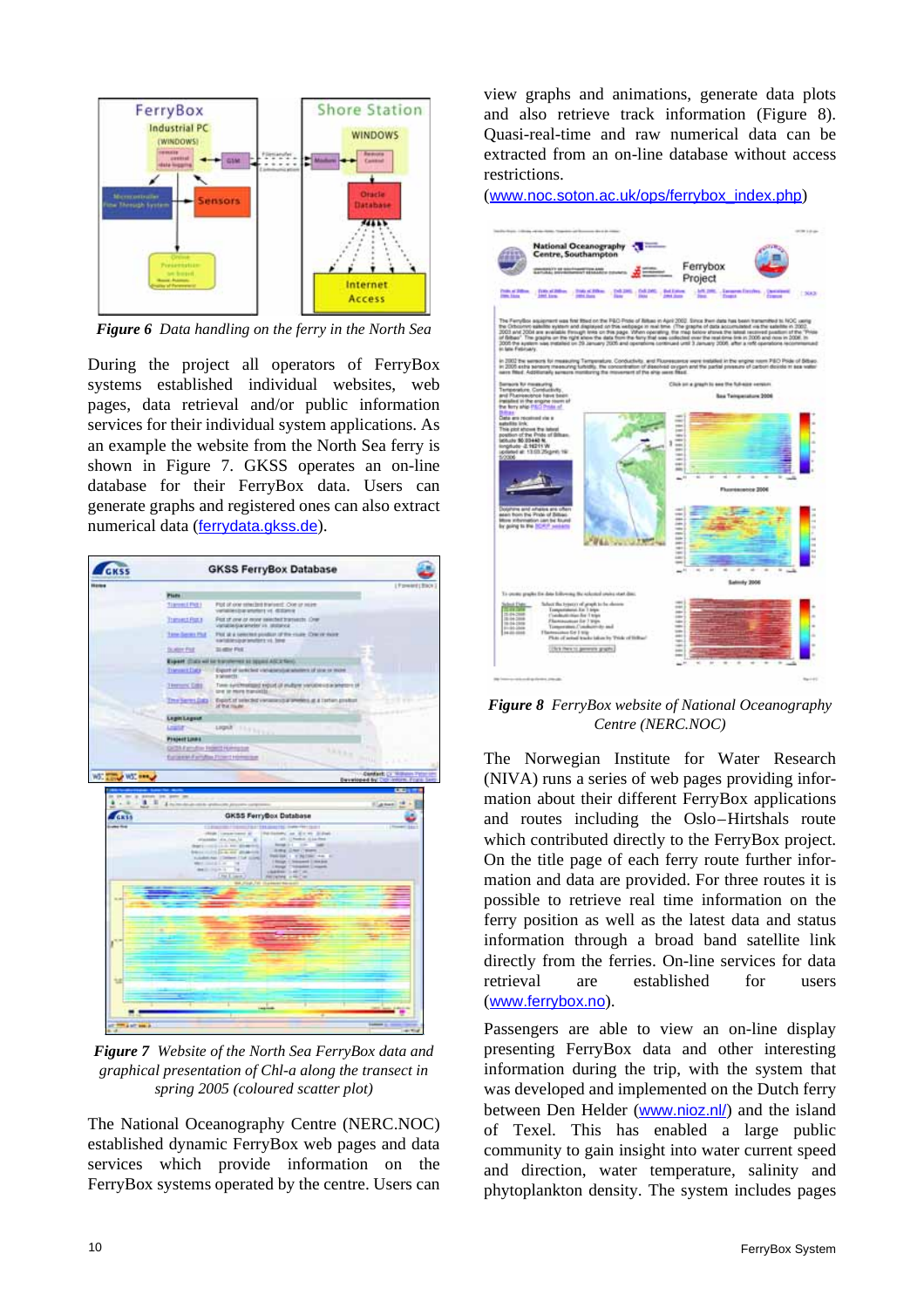explaining how and why the data is being collected. This contributes to the general understanding of the sea and has proved popular with both the wider public and the ferry operating company (Figure 10). The NIOZ helped NOC set up a similar system on the Portsmouth–Bilbao route which has also been well-received by the passengers and ferry operator.



*Figure 9 Website of the North Sea FerryBox data and graphical presentation of coloured track plots*



*Figure 10 Example of on-line display presenting FerryBox data on board to the passenger areas (FerryBox between Texel and Den Helder)*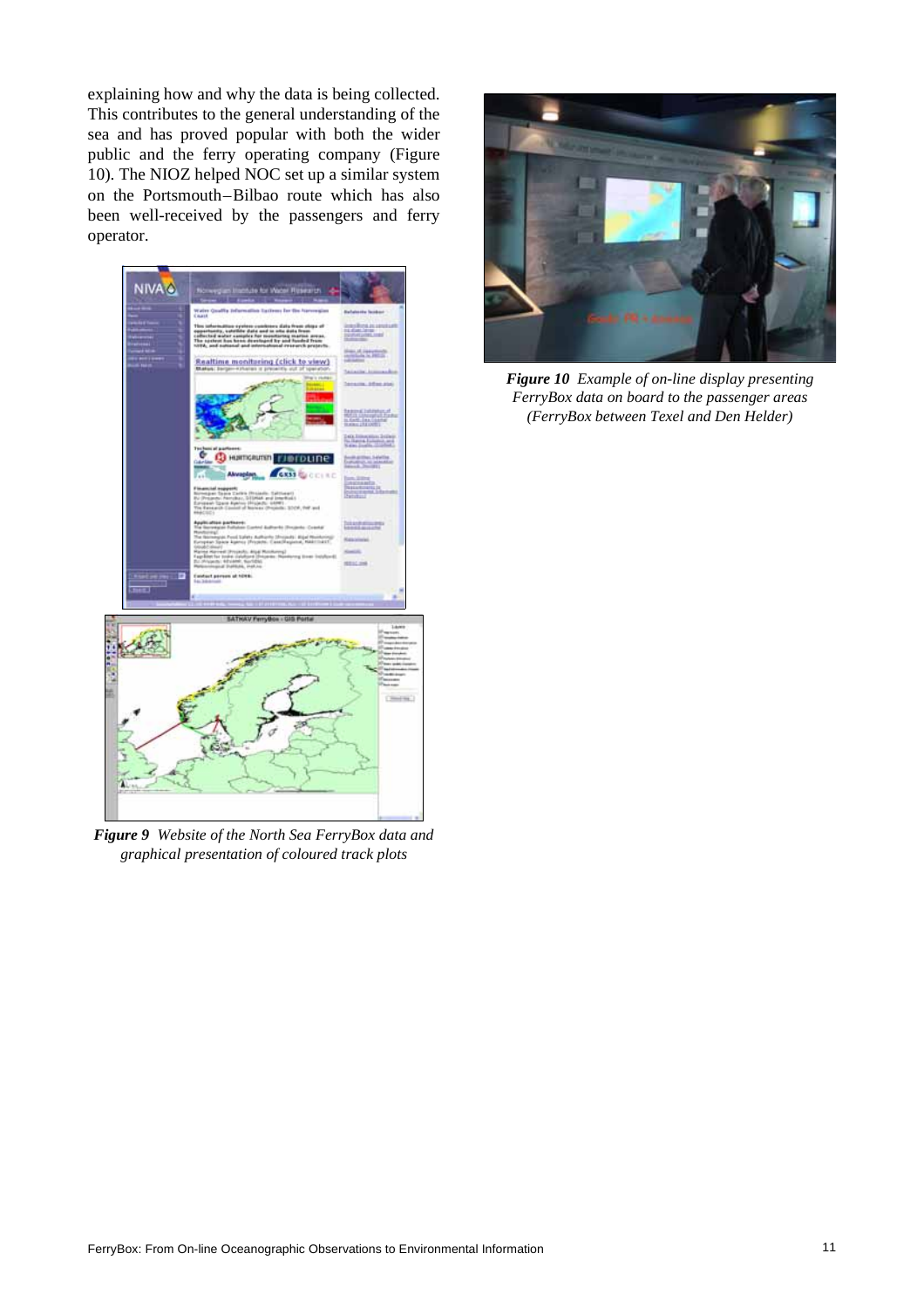### **4 Application of FerryBox data for actual environmental problems**

### **4.1 Occurrence of cyanobacteria blooms in the Baltic**

The Baltic Sea in northern Europe, is surrounded by 9 countries and approximately 85 million people live in its catchment area. Ecologically the Baltic, which is the biggest brackish water basin in the world, is unique. The low salinity, together with winter ice cover, significantly affects the distribution of aquatic flora and fauna in the Baltic. The seasonality, with changes in colour of the phytoplankton community in the open sea can be perceived even by casual observers. Towards the end of summer some locations suffer from frequent cyanobacterial blooms, with turquoise or green to yellow colours. These summer blooms of nitrogenfixing filamentous cyanobacteria, with main species *Nodularia spumigena*, *Aphanizomenon sp*, and *Anabaena spp.*, counteract the reduction of anthropogenic nitrogen load by their N-fixing capacity. They have possible toxic effects on biota and so may decrease the yield of fisheries, and affect the recreational use of coastal areas. The intensity of these blooms is related to a low inorganic N:P ratio, high temperature of surface waters, and low wind mixing.

To find out the triggering factors for these blooms and their environmental consequences, phytoplankton dynamics must be studied with the relevant spatial and temporal resolution. This will support science-based management of the Baltic Sea. For this task, in the Finnish Institute of Marine Research, the traditional methods for phytoplankton studies have been supplemented with automated detection systems placed on ships of opportunity, and with satellite data. In the Baltic Sea, the Alg@line system (www.balticseaportal.fi), coordinated by FIMR, for the detection of phytoplankton biomass by fluorescence has been running for 13 years. Alg@line utilises merchant ships and ships of the Finnish coastguard.

Measurement of Chl-*a in vivo* fluorescence is not optimal for the detection of cyanobacteria. In these species fluorescence at the wavelengths specific for chlorophyll is very weak. Instead, these species contain phycobilin pigments that have their own specific wavelengths for excitation and fluorescence emission. From previous studies with pure

phytoplankton cultures and experimental work in the field it was established that bloom-forming filamentous species in the Baltic are the main source of phycocyanin-related optical signals.

During the FerryBox project, laboratory tests were conducted with a Turner AU-10 fluorometer with a phycocyanin kit (excitation 620 nm, emission 650 nm). It was verified that sensitivity and linear range are suitable for detection of natural concentrations of filamentous cyanobacteria. A high instrument specificity was found, with the effects of light scattering and overlapping fluorescence from dissolved matter and other pigments being negligible. Phycocyanin fluorescence readings are further normalised to known concentrations of commercially available C-phycocyanin in buffer, as the actual *in vitro* phycobilin concentration measurements are hard to perform from discrete water samples due to its large spatial heterogeneity (Figure 11).



*Figure 11 Excitation–emission matrix for coloured dissolved organic matter (CDOM), and for cultured green algae with high chlorophyll a fluorescence and filamentous cyanobacteria with high phycocyanin fluorescence*

A phycocyanin fluorometer was used for a preoperational testing phase in summer 2004, on cruises with the RV Aranda. It was operated in flow-through mode together with two fluorometers for chlorophyll detection (AU-10 and Cyclops-7), and a flow-through spectro-fluorometer. Discrete samples were taken from the water flow to determine pigment concentrations, count phyto-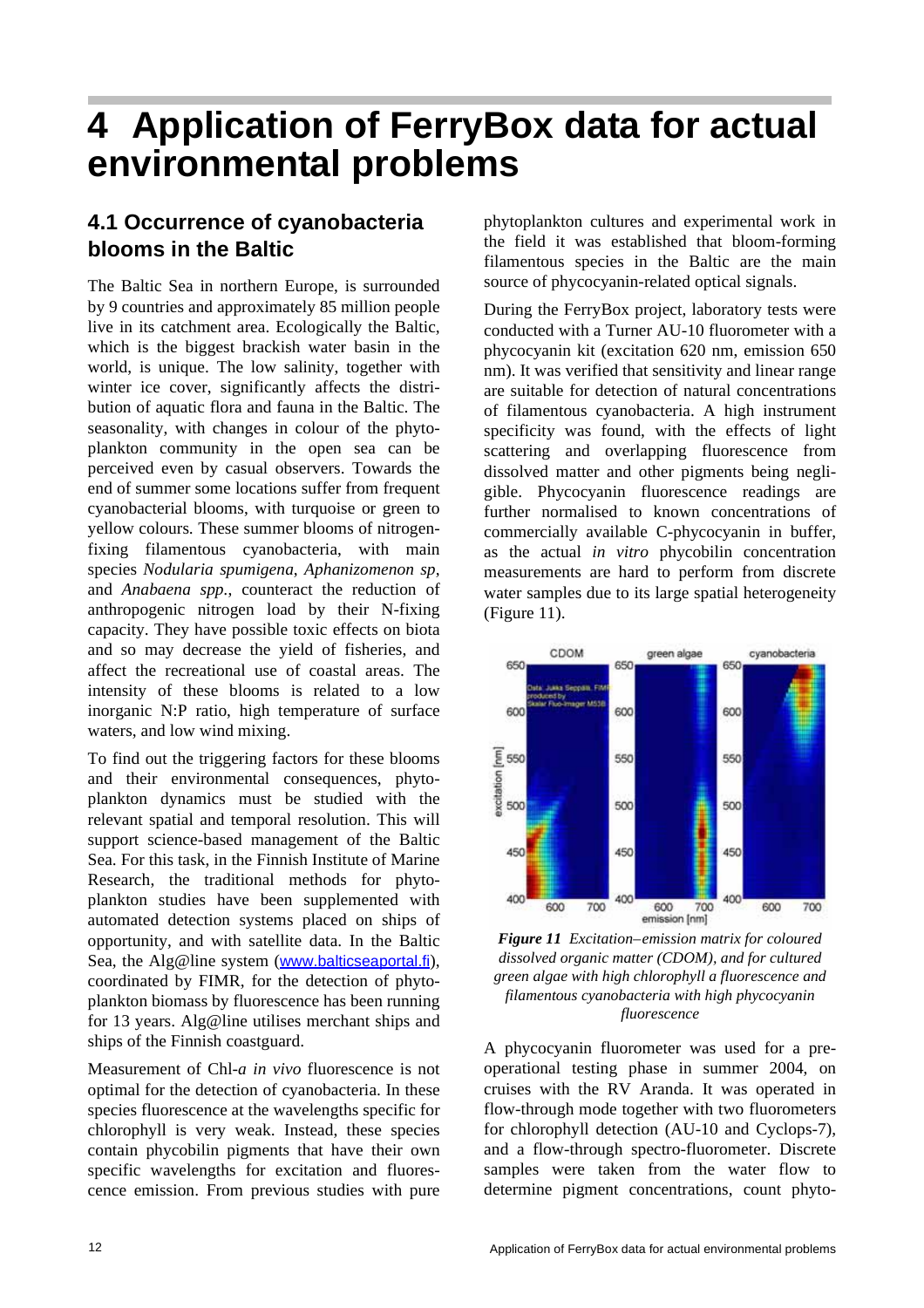plankton cells and measure the light absorption by phytoplankton. These data are not yet fully available, but our objective is to obtain estimates on the variability in cyanobacterial biomass and pigment-specific fluorescence intensities for calibration purposes for the phycocyanin fluorometer.

As an example of data collected, the grid recorded in 26–27 June, 2004 in the Gulf of Finland (Baltic Sea) clearly shows the location of cyanobacterial bloom patches, with high phycocyanin fluorescence, in the middle of the cruise grid (Figure 12).



*Figure 12 Spatial variability of Chl-a concentration, phycocyanin fluorescence and their ratio as estimated by two Turner AU-10 fluorometers during a bloom of filamentous cyanobacteria.*

The locations of these high phycocyanin areas are identical to visual observations of bloom areas. Clearly, phycocyanin and chlorophyll fluorescence are not directly related. Obviously, chlorophyll fluorescence mainly reflects the eukaryotic part of the phytoplankton community while phycocyanin fluorescence reflects only filamentous cyanobacteria in our study area.

In 2005 a phycocyanin fluorometer was installed on the Finnpartner ferry and started to record the seasonal phycocyanin transects across the Baltic Sea to evaluate cyanobacteria bloom development (Figure 13). These data is used for validation of ecosystem models, and in validation of ocean colour data for cyanobacterial distribution.



*Figure 13 Amount of blue-green algae in the Baltic Sea 23–25 July 2006. Fluorescence equalling the concentration of phycocyanin (blue-green algal biomass) in the surface layer along the route of the ferry Finnpartner from Travemünde to Helsinki.*

Phytoplankton data collected in the Gulf of Finland reveal the changes in species composition and biomass of three main bloom forming species during bloom periods in years 1997–2004. The integrated biomass of *Aphanizomenon*, *Nodularia* and *Anabaena* over the bloom periods in 1997– 2004 is shown in Figure 14.



*Figure 14 Integrated biomass of Aphanizomenon, Nodularia and Anabaena over the bloom periods in 1997–2004*

The data collected during 8 successive years show that the most intensive bloom was observed in 2002, mainly due to a very high biomass of *Aphanizomenon*. High biomass of cyanobacteria was also recorded in 1997, 1999 and 2001 but they were low in 1998, 2000, 2003 and 2004. Even though there were no big cyanobacterial blooms in the Gulf of Finland in years 1998, 2000, 2003 and 2004 there was still high biomass of *Aphanizomenon* filaments in the upper water column. The four low biomass years were characterised by very low biomass of potentially toxic *Nodularia* and *Anabaena* species.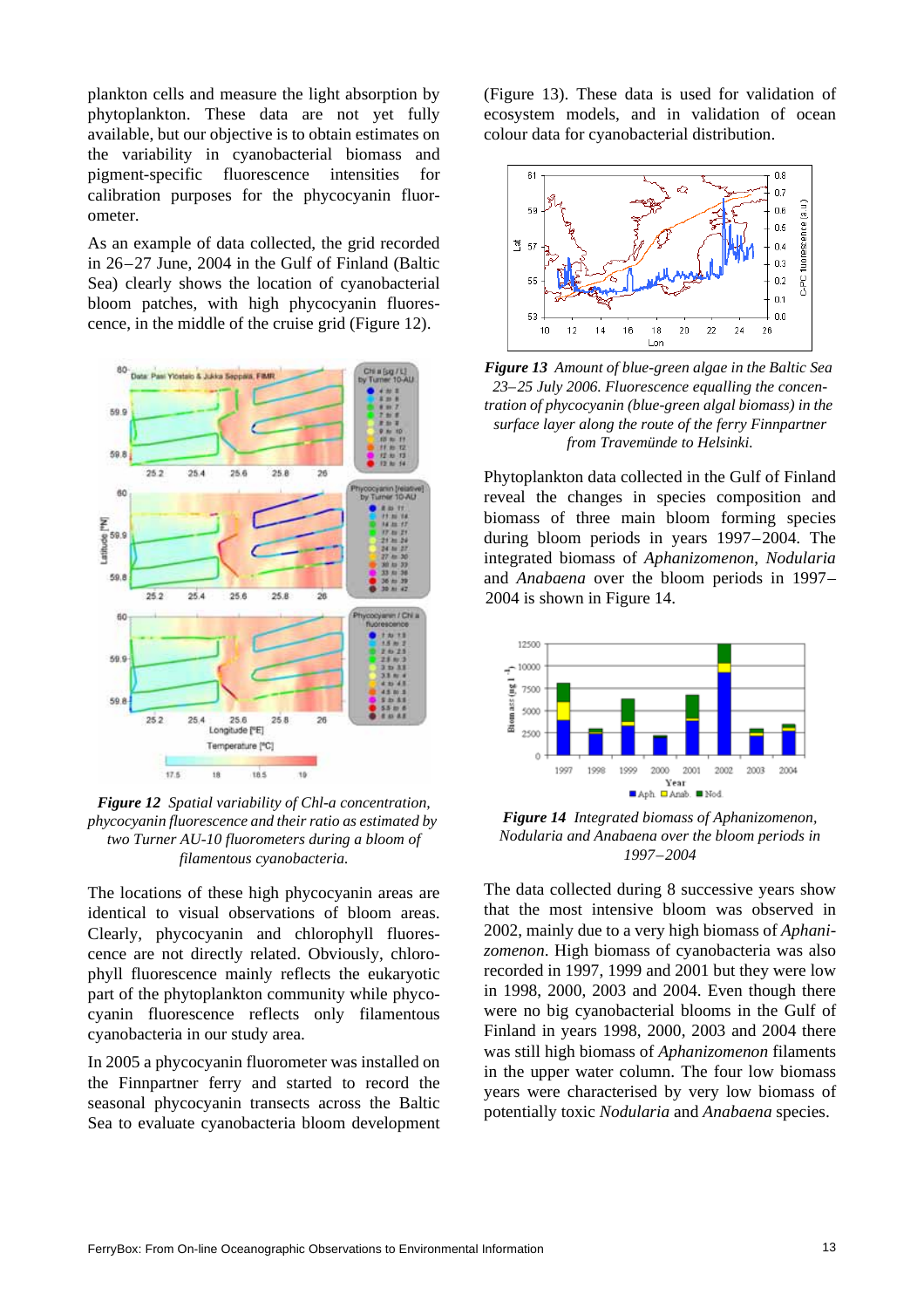#### **4.2 Relations between winter nutrient concentrations and algal blooms in summer**

A method for establishing a numerical index (indicator) to summarise annual variations in plankton bloom intensity and duration in different sea areas was tested. Such an index has the potential to be used by organisations such as the European Environment Agency as a management tool. The procedure tested is based on work by FIMR (Fleming and Kaitala, 2006). A simple numerical index is calculated to describe the magnitude of the spring bloom. This is an integration of the variation in concentration of chlorophyll over the spring bloom period in different regions compared to the amounts of nutrients present at the end of the winter.

The key to its use as a management tool is in understanding the degree to which the index can be taken as a measure of eutrophication because it is proportional to the amounts of nutrient present at the end of the winter. Figure 15 shows the spring phytoplankton bloom index against the geometric mean of the maximum winter nutrient concentrations for the Baltic Sea and the Atlantic. A general relationship between a high plankton index and higher concentrations of nutrients does exist. However further work needs to be done to refine the idea. The figure reveals that in the Baltic there is a wide variation in the index and its relationship to concentrations of nutrients from year to year suggesting that a degree of caution should be taken into account when trying to make judgements on the basis of data from a single year. In contrast to the Baltic Sea and the Atlantic such clear relationships could not be observed in the compiled data set for the North Sea transect. This poor relationship may stem from the availability of light and advection controlling biomass rather than simply nutrients in this region.



*Figure 15 Plot of the spring phytoplankton bloom index against the geometric mean of the maximum winter nutrient concentrations, for results from the Baltic (Gulf of Finland, Open Baltic and Arkona Basin) in 1992– 2004 and Portsmouth to Bilbao in 2003 and 2004.*

FIMR has evaluated the occurrence of cyanobacteria in relation to nutrients and salinity and temperature in the Baltic Sea using Alg@line data along the route Helsinki–Travemünde for the years 1997–2002 (Kaitala *et al*., 2004). This has allowed them to determine specific relationships between



*Figure 16 Classification of different regions in the Skagerrak*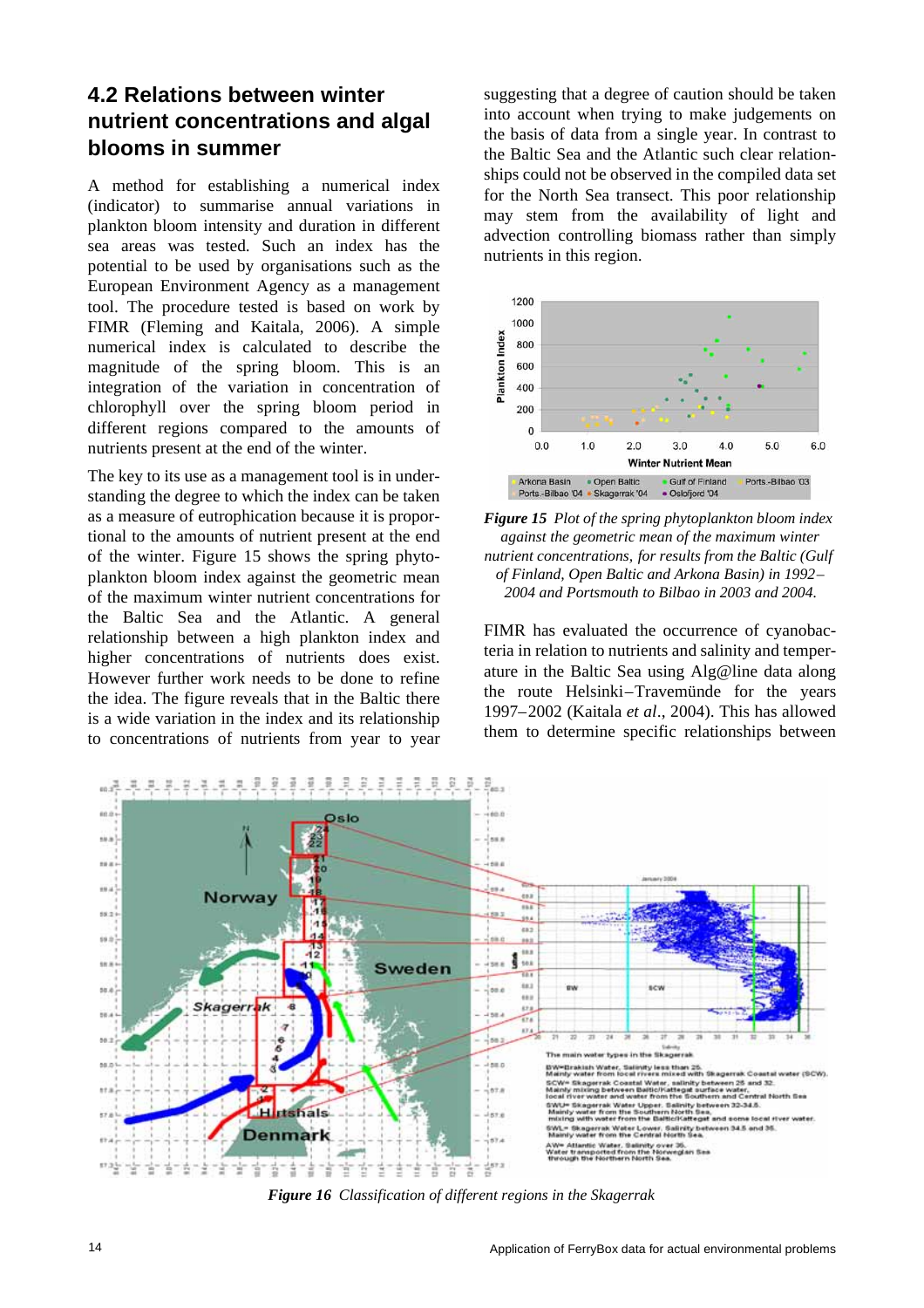single species and a set of parameters. For example, *Aphanizomenon* tends to dominate at lower temperatures and so is more abundant in spring than *Nodularia*. High abundances tend to be found in spring with a maximum density in the Gulf of Finland in June/July. On the other hand higher summer temperatures over 15<sup>o</sup>C and minimum concentrations of phosphate and nitrate are associated with the maximum abundance of *Nodularia*.

#### **4.3 Classification of water masses**

Fronts in the water masses impede mixing of waters and may affect sediment transport and enhance productivity. FerryBoxes can determine the variations in water mass properties with high frequency and accuracy.

As an example of how different regions in areas along a FerryBox route may be defined both in terms of FerryBox data and local knowledge, Figure 16 shows the FerryBox route in the Skagerrak (left panel) including existing knowledge of current flow patterns. The flow patterns correspond well with the measured salinity by the FerryBox in January 2004.



*Figure 17 Classification of the water masses along the transect in the Southern North Sea and comparison of yearly means of salinity, water temperature and Chl-a fluorescence*

Another example depicted in Figure 17 compares the annual data (yearly means from 2004 and 2005) of salinity, water temperature and Chl-*a* fluorescence along the transect in the Southern North Sea, with different regions differentiated by their salinity indicated by boxes. In 2004 slightly higher temperature and salinity values were observed as well as a small eastwards shift of salinity maximum. Also noticeable is the different location and extend of Chl-*a* fluorescence maxima in the two years, which may be partly explained by the somewhat higher water temperatures indicating higher radiation input in 2004.

#### **4.4 Oxygen dynamics in coastal waters**

Changes in the concentrations of dissolved oxygen are determined by changes in the temperature of the water and biological production and respiration. The biological changes are relatively large and easily measured while changes due to temperature can by calculated from well established information. As the FerryBox programme was being developed both improved Clark-type electrodes and the newer optode® became available so that oxygen could be measured routinely as part of a FerryBox system. This enabled the project to compare estimates of biological production based on oxygen measurements with the more common use of chlorophyll fluorescence as an indication in changes in phytoplankton biomass.

As an example Figure 18 shows the observations of pH and oxygen together with the Chl-*a* fluorescence along the transect in the Southern North Sea (Cuxhaven–Harwich) in spring 2005. In general the pattern of the three figures looks similar. High algal activity (measured by the Chl-*a* fluorescence) starting along the Dutch coast (between 4.5°E to 6.5°E) in mid-April with a maximum in mid-May and diminishing by the end of May, corresponds well with the pH maxima and the high oxygen oversaturation. Later on, high algal activities are detected in the Elbe estuary in the German Bight (8.2 to 8.7°E). However, when examined in detail the relation of Chl-*a* to pH and oxygen sometimes looks different. For instance in late June in the region influenced by the English Channel (2°E to 3.5°E), high oxygen saturation does not correspond with the chlorophyll fluorescence and pH values at that time. This behaviour may be explained by stratification of the water column and biological production. In the summer, biological production and chlorophyll are located at the thermocline. These waters are too deep to be sampled by the FerryBox. However oxygen produced as the plankton grows diffuses towards the surface and is detected by the FerryBox.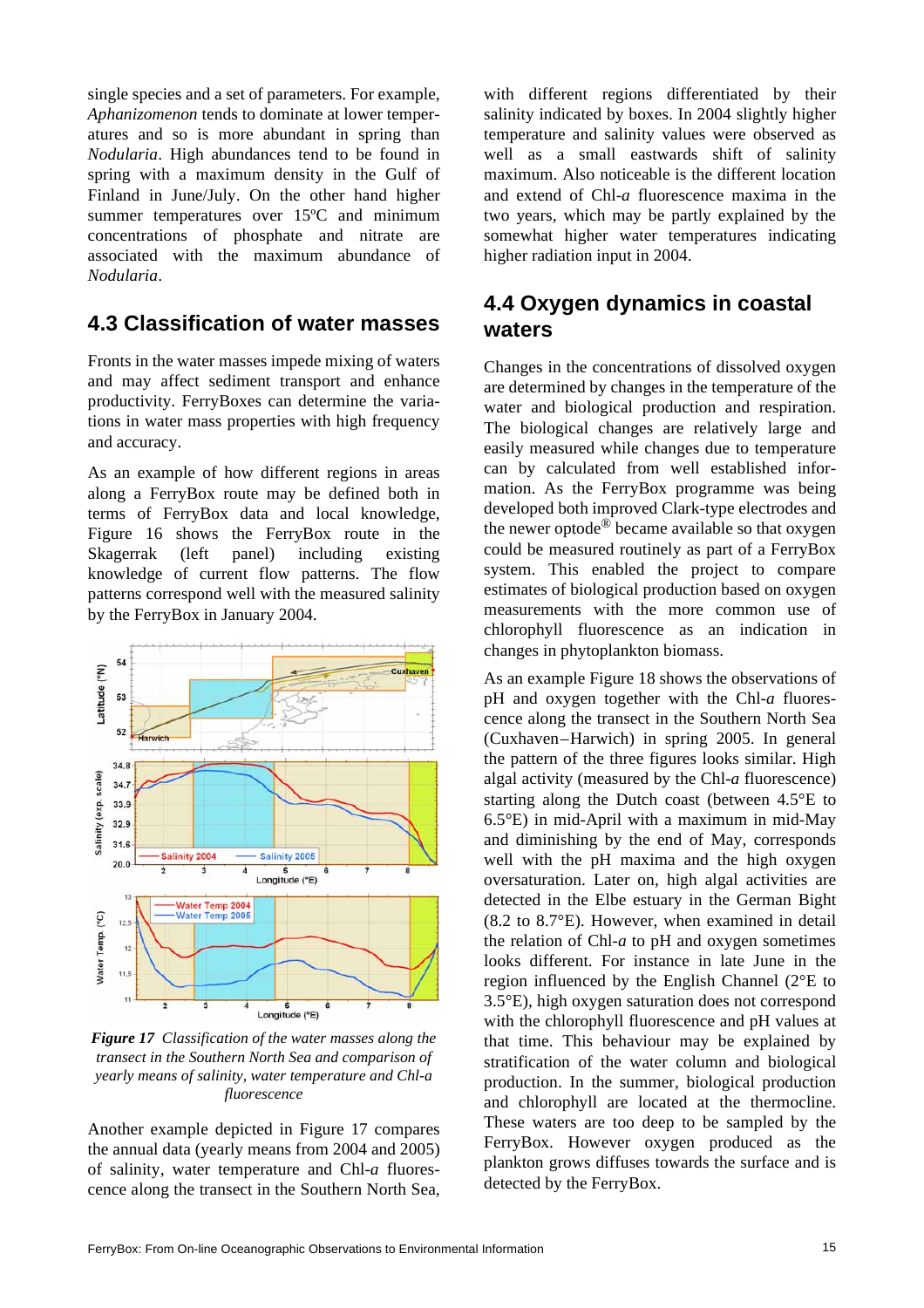

*Figure 18 Chl-a fluorescence, pH and oxygen (saturation index) observations along the transect in the Southern North Sea (Cuxhaven–Harwich) in spring 2005*

To examine this idea fully, measurements of dissolved oxygen were made on the monthly calibration crossings on the Portsmouth Bilbao route between February and July 2004 (Bargeron *et al*., 2006). The difference between the observed oxygen concentration and the solubility of oxygen at the *in situ* temperature and salinity of the water sample (the oxygen anomaly) was calculated. The anomaly was then used to determine the direction of the oxygen flux across the sea surface. This was used with available wind speed data to estimate the oxygen flux across the sea surface, giving a measure of net community production (Najjar and Keeling, 2000). For the data presented in Table 2, the estimates based on the two of the most commonly used parametrisations of the relationship between gas exchange and wind speed  $(O_2 W'92)$ ; Wanninkhof and McGillis, 1999 and  $O_2$  W&M'99; Wanninkhof, 1992) are presented. These are compared to estimates of production based simply

on changes between the sampling crossings in concentrations of the production-related parameters nitrate  $(dNO_2)$ , oxygen  $(dO_2)$  and chlorophyll (dChl). To assess the link between hydrography and production the route was divided into different hydrographic regions:

- CEC (Central English Channel), shallow and tidally well mixed year round
- WEC (Western English Channel), seasonally stratified
- Ush (Ushant frontal area), subject to varying stratification and upwelling
- SB (Shelf break region), steep shelf with occasional upwelling (Pingree and Griffiths, 1978)
- NBB (northern Bay of Biscay), deep water seasonally stratified but influenced by river water
- SBB (southern Bay of Biscay) seasonally intensely stratified and oligotrophic and summer (Lavin *et al*., in press).

*Table 2 Comparison of estimates of net community production (g C m–2) over the spring–summer period*

| Area       |     | O <sub>2</sub><br><b>O<sub>2</sub> W'92 W&amp;M'99</b> | dNO <sub>3</sub> | dO <sub>2</sub> | dChl |
|------------|-----|--------------------------------------------------------|------------------|-----------------|------|
| <b>CEC</b> | 80  | 38                                                     | 19               | 9               | 18   |
| <b>WEC</b> | 63  | 33                                                     | 19               | 15              | 19   |
| Ush        | 119 | 60                                                     | 24               | 17              | 9    |
| <b>SB</b>  | 83  | 41                                                     | 20               | 13              | 13   |
| <b>NBB</b> | 67  | 32                                                     | 22               | 14              | 14   |
| <b>SBB</b> | 41  | 20                                                     | 13               | 11              | 4    |

In Table 2 the results of the comparison of the estimates of net community production show that only estimates of production based on calculation of the oxygen flux produce estimates of productivity which are in line with existing direct measurements of productivity in these regions, which are in the range  $25-90$  gCm<sup>-2</sup> (Joint *et al.*, 2001). In Table 2 the Ushant area shows up clearly as the region of highest productivity, inline with the known higher productivity of frontal regions (Pingree and Griffiths, 1978). The results of tests relating measurements of oxygen concentration demonstrate the potential of being able to use oxygen measurements to derive an estimate of biological production which is potentially more reliable than that which can be obtained from measurements of Chl-*a* fluorescence. Continuous measurements of oxygen using the Aanderaa Optode® are now being tested on the Cuxhaven– Harwich and the Portsmouth–Bilbao routes.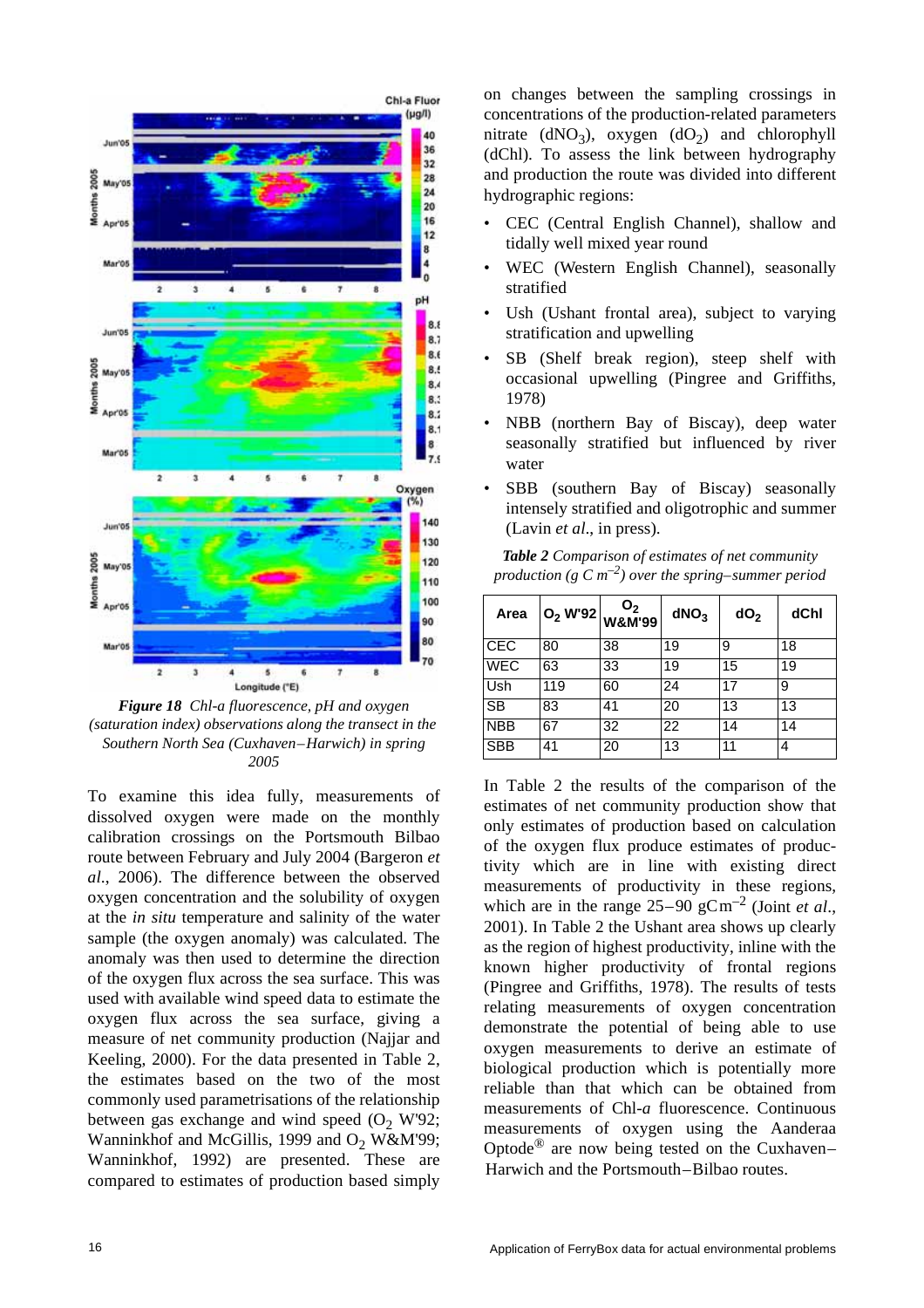### **5 Application of FerryBox data for scientific issues**

Within the FerryBox project a series of scientific issues were treated. The examples below show the relevance of the FerryBox data in the analysis of ecological and physical processes in the marine environment. These are:

- i) The combination of remote sensing data and FerryBox data to provide wider area cover of the observations
- ii) The use of hydrographic information obtained from a FerryBox to explain occurrence of exceptional algal blooms
- iii)The measurement of sediment transport in tidal inlets by using ADCP
- iv) The use of FerryBox data to improve hydrodynamic and ecological models.

### **5.1 Spatial extension of algal blooms estimated by combining FerryBox data with remote sensing**

While FerryBox data can provide good temporal resolution along a defined route, spatial extrapolation of such observations needs to be carried out with caution. This spatial restriction can be overcome by combining with data from other platforms (Petersen *et al*., 2006). For optically active constituents such as chlorophyll and suspended matter, remote sensed data can be used.

Chl-*a* fluorescence, turbidity and temperature have comparable satellite products of Chl-*a*, total suspended material (TSM) and sea surface temperature (SST), while salinity (SSS) at the moment cannot be measured from space. In the case of Chl*a* the optical FerryBox sensor data (fluorescence) needs to be converted to the geophysical product Chl-*a* before it is compared to the satellite products. The satellite geophysical products are processed with different coastal and open sea processing algorithms from the measured ocean colour signal. The turbidity FerryBox sensor signal needs to be converted to TSM. Only the temperature can be compared directly, but since the satellite only measures the skin temperature the complexity of using a bulk temperature from a flow-through FerryBox system sampling water 4–6 metres below the surface needs to be considered.

Figure 19 shows, as an example, the spatial distribution of Chl-*a* concentration derived from ENVISAT–MERIS (algal-2 for case-2 water) for the North Sea in May 2005 and the chlorophyll fluorescence, dissolved oxygen (DO) and pH along the track measured by the FerryBox on the same day that the satellite image was recorded. From the image the spatial extent of the algal bloom in the English Channel region (3.3°E–4.2°E) can be clearly seen. The bloom along the Dutch coast (4.8°E–6.5°E) began in April and was already diminishing in May as evidenced by the increased patchiness. The activity of the algal bloom is also reflected by DO concentration along the track. High over-saturation of oxygen indicates photosynthetically active blooms in the English Channel and in the Elbe estuary (8°E–8.7°E). In contrast, along the Dutch coast the oxygen levels are lower possibly due to oxygen consumption (DO 90– 100%) and indicative of a collapse of the bloom in this region.



*Figure 19 Chl-a concentration derived from ENVISAT– MERIS (algal-2 for case-2 water) for the North Sea and comparison with Chl-a fluorescence, oxygen saturation index and pH along the track of the ferry (black line) on 28 May 2005*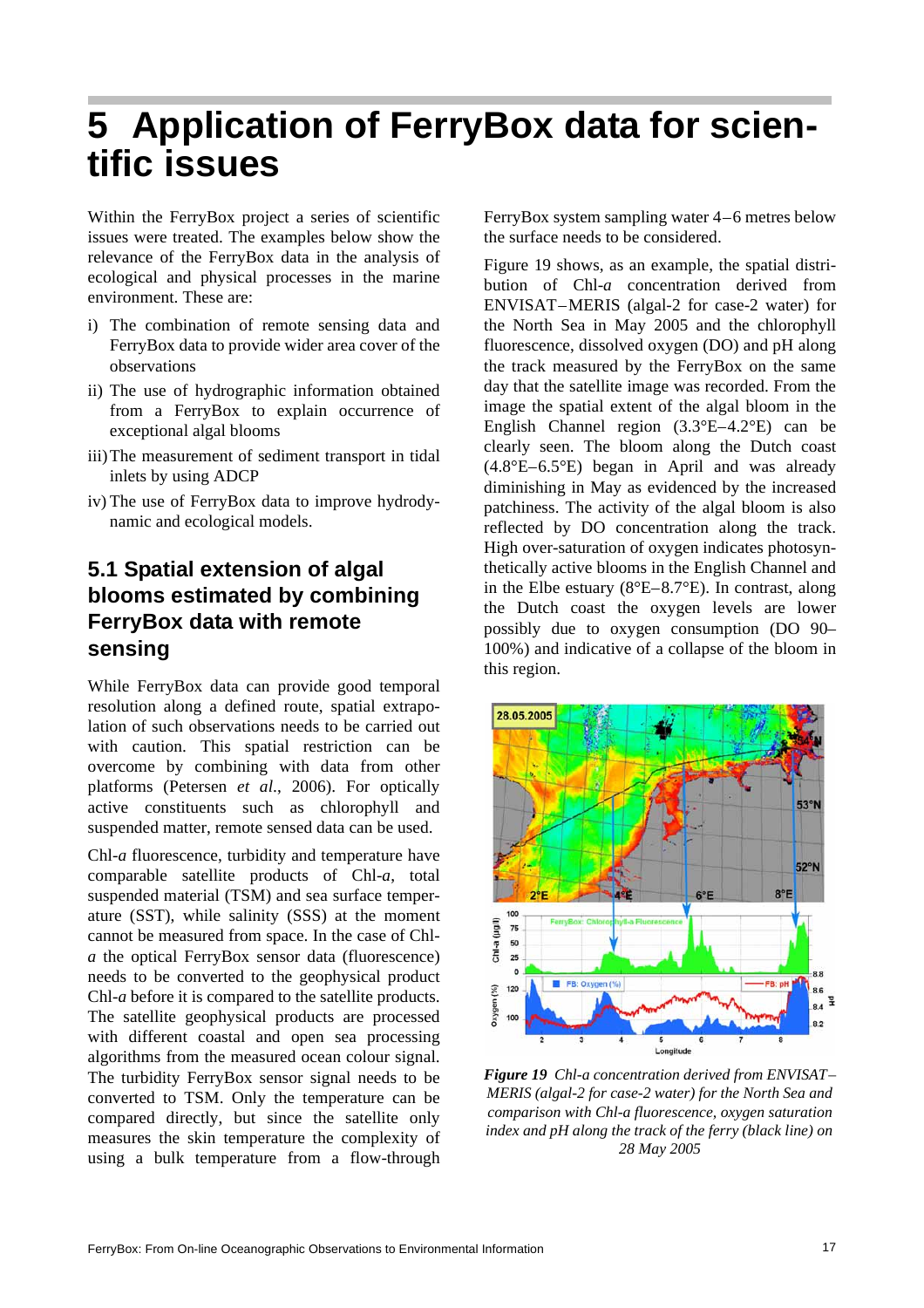This example demonstrates the way in which combining data from different platforms, with different spatial and temporal characteristics, enables us to improve the overall picture of the environmental state. Clearly, there are times when observations are not available from one platform, for example, when clouds interfere with ocean colour measurements.

### **5.2 Ground truth data from FerryBox data to validate satellite data**

On the other hand remote sensed data can profit from FerryBox data due to its high measuring frequency in coastal and remote areas delivering ground truth data.

Some of the FerryBox systems have the possibilities to collect water samples from the flow-through system and from these samples the Chl-*a* and TSM can be analysed in the laboratory delivering calibration data to convert the Chl-*a* fluorescence to real Chl-*a* values. The problem of using one single subsurface depth needs to be considered, but since the satellite products are based on an ocean colour signal which is backscattered over several metres of water depth, the effect of the thin surface is not so predominant as it is for SST.

A general challenge to validate satellite data using *in situ* data from different validation teams (FerryBox partners) is that the analytical methods vary and the variability between laboratory results of Chl-*a* can be high. To explore this variability between the FerryBox partners a Chl-*a* intercomparison was arranged, between the partners and some other invited laboratories. The results showed that deviation between even trained laboratories can be up to 20%. More results are found in deliverable D5-4, Report on the use or FerryBox data for validation purposes of satellite data, EU FerryBox project report (www.ferrybox.org).

Chl-*a* fluorescence measured *in vivo* or *in situ* is strongly coupled to the biochemistry of the phytoplankton and diurnal as well as seasonal variation is frequently seen. These variations must be taken into consideration, when measuring Chl-*a* in a FerryBox for validation of the geophysical satellite products. This was investigated by comparing Chl*a* analysed from water samples by HPLC with the Chl-*a* fluorescence signal. For some areas as in the Skagerrak where the ferry covered the same track both night and day the variation in the Chl-*a* fluorescence/Chl-*a* could be up to a factor 2. For other areas such a large variation was not seen, but the seasonal variation was more predominant. Figure 20 shows the averaged Chl-*a* fluorescence/Chl-*a* ratio between January and June 2004 in the Skagerrak. Nevertheless this variation needs to be considered when fluorescence data are to be used for validation of the geophysical Chl-*a* product. In order to get real Chl-*a* values the Chl-*a* fluorescence data have to be converted by these ratios during the bloom periods on at least a weekly basis.



*Figure 20 Variation in Chl-a fluorescence/Chl-a ratio between January and June 2004 in the Skagerrak.*

#### **5.3 Intrusion of French river water into the English Channel and subsequent algal blooms**

In several areas FerryBox data provided evidence of enhanced blooms that could be related to specific physical processes such as freshwater inflows. In the Bay of Biscay and English Channel it has been possible to link bloom activity to specific hydrographic features (Kelly–Gerreyn *et al*., 2006). Figure 21 shows observations made by the NOC Portsmouth to Bilbao FerryBox of an intense monospecific bloom  $(\sim 100 \text{ mg Ch} \cdot a \text{ m}^{-3})$  of the dinoflagellate *Karenia mikimotoi* in the western English Channel in summer 2003. The onset of the bloom in 2003 occurred within 2 days of the arrival of low salinity  $( $35$ )$  waters (Figure 22) originating from French Atlantic rivers (Loire and Gironde). The hypothesis is that the low salinity intrusions with higher concentration of nutrients enhance blooms of *K. mikimotoi* through increased buoyancy of the upper water column and thereby influence the observed inter-annual variability in the abundance of this phytoplankton in the western English Channel.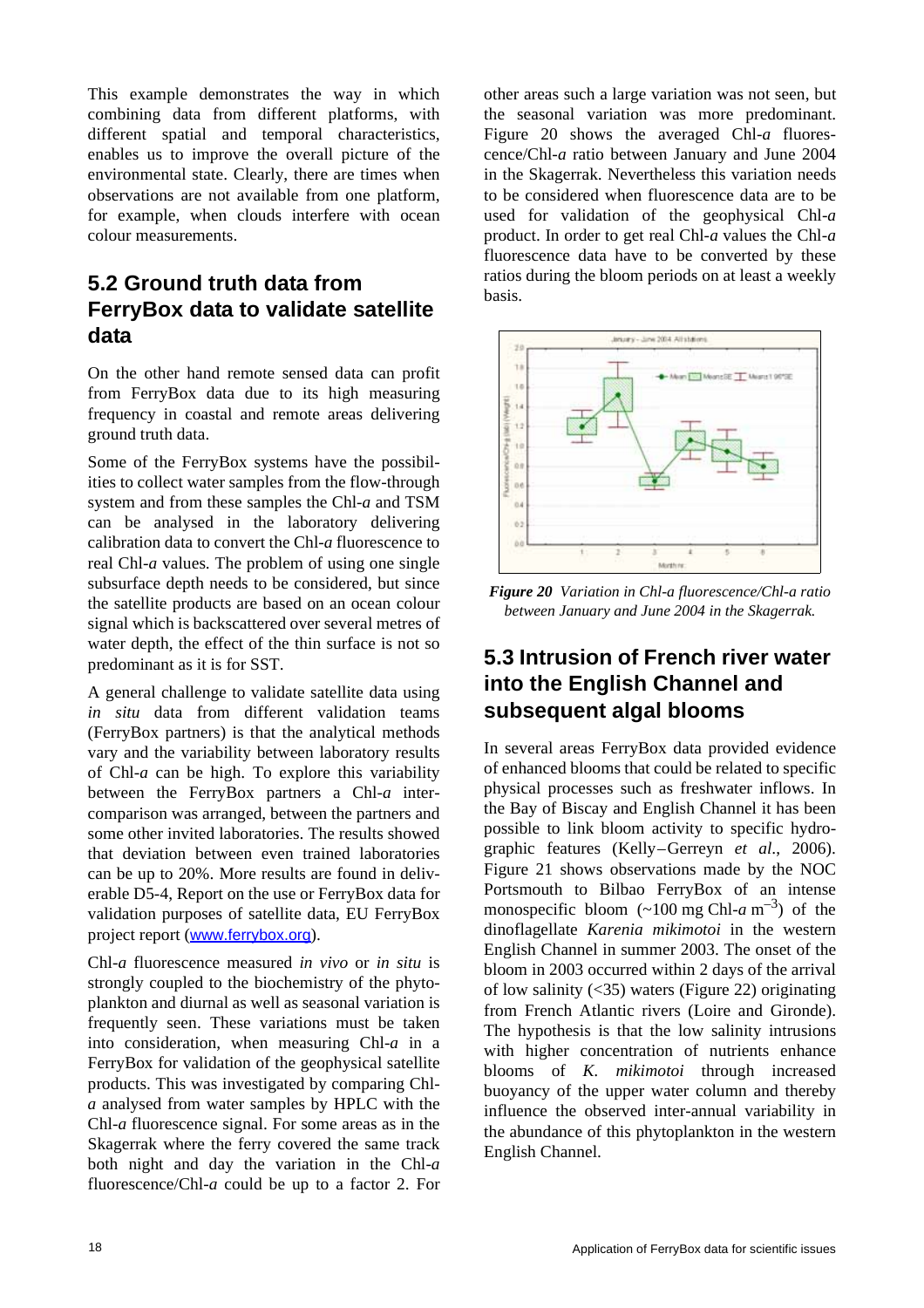

*Figure 21 Time series data of chlorophyll fluorescence and salinity showing the coincidence in the timing of the bloom in Karenia mikimotoi and the arrival of low salinity water in the western English Channel (49.1°N, 4.1°W) in 2003*

The detailed time series from the FerryBox were used to verify this hypothesis for the first time, that French Atlantic coast rivers are a major source of lower salinity waters which are frequently observed in the English Channel in summer and may be connected to the enhanced growth of nuisance algae in some years.

The FerryBox data provide information to improve the understanding of:

- i) fronts limiting mixing of waters and enhancing productivity
- ii) movements of the fronts.

This can be seen in Figure 22. The frequent FerryBox measurements enable detection of the movement of fresher water (and associate fronts) from the French Atlantic coast into the English Channel.



*Figure 22 Sea surface salinity between Portsmouth and Bilbao in 2003 showing timing of the progress of low salinity waters into the western English Channel.*

#### **5.4 Sediment transport estimated by ADCP measurements in a tidal inlet**

The ferry from Texel to Den Helder across the Marsdiep tidal inlet (the northern coast of the Netherlands) is equipped with a vessel-mounted ADCP. The instrument is attached to the hull of the ferry 30 cm below the hull itself to prevent problems with air bubbles and interference with the turbulence of the ship. This technique measures the current field below the moving ferry. The technical quality of the observations appears to be good.

Most of the scientific work done in this task was carried out by NIOZ. This group is the only FerryBox project partner working on the application of ADCP based methods to determine sediment transport.

Observations on currents and backscatter are used to obtain insight in the current field and suspended sediment concentration in the tidal inlet that forms the connection between the western-most tidal basin of the Wadden Sea and the adjacent North Sea. The long duration and, especially, the high frequency of the observations (the ferry crosses the inlet every 30 minutes each day between 06.00 and 22.00 h) make the observations suitable for such studies.



*Figure 23 Typical examples of the depth-averaged tidal and mean currents in the Marsdiep inlet as observed with the ferry-ADCP on the route Den Helder to Texel*

The results obtained by the NIOZ FerryBox give an excellent demonstration of what ships-of-opportunity systems can achieve in terms of the precision in the data delivered by the continuous repetition of their tracks by ferries. Figure 23 shows typical examples of the depth-averaged currents around maximum flood, maximum ebb and of the tidally averaged currents. The precision of the data allows both peaks and troughs in flow to be identified both in time and location. Tidal currents reach maximum values of around  $1.5 \text{ ms}^{-1}$ , with strongest currents in the deepest central part of the inlet. The strength of the tidally averaged currents (residuals) is about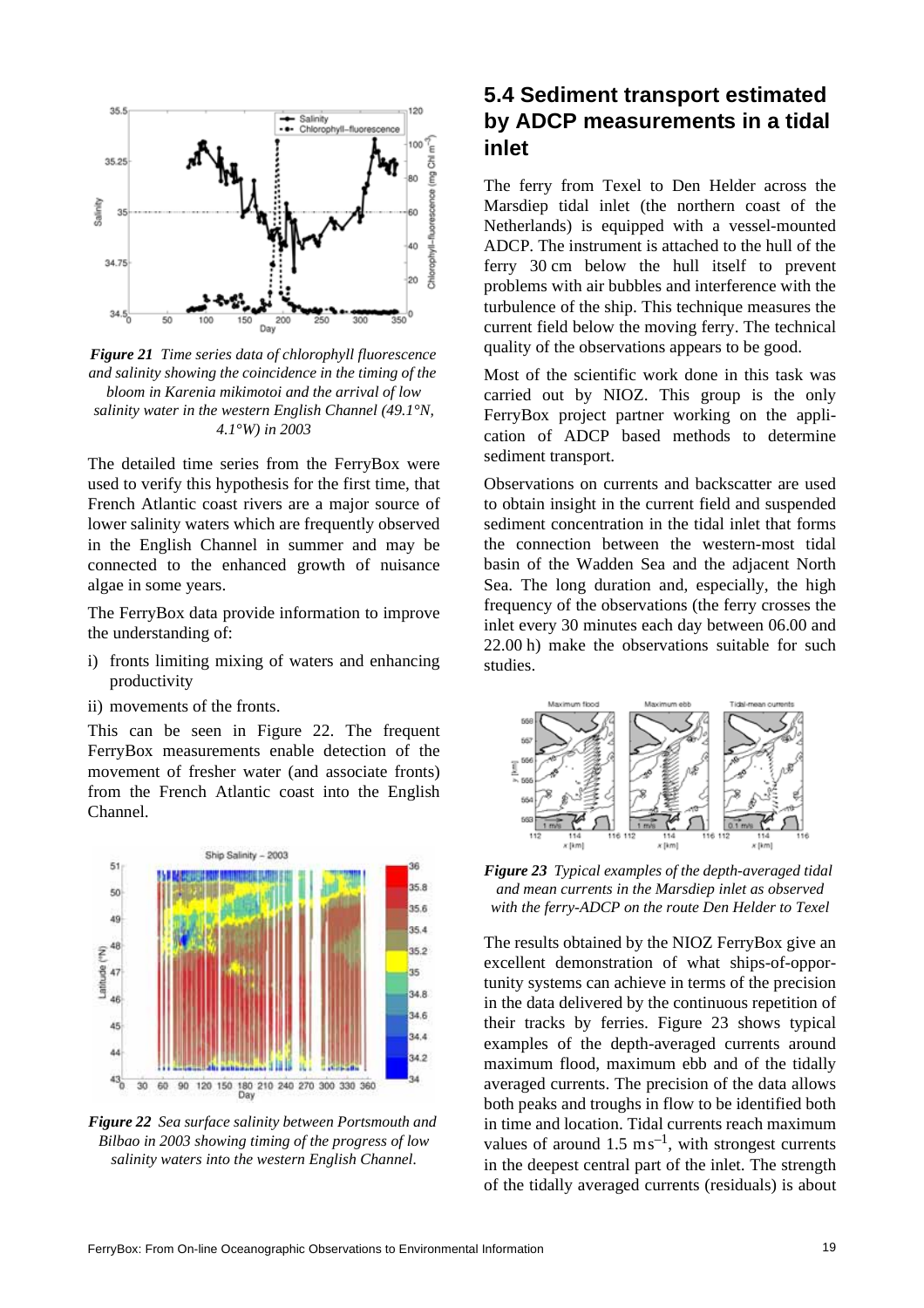10% of the maximum tidal currents and has a large spatial variability even over the relatively short distance of the inlet (about 4 km). At the northern side of the inlet the mean currents are outward (towards the adjacent North Sea), at the southern side the currents are inward. The influence of wind or river inflow on these tidal mean currents appears to be relatively weak because they are mainly caused by the interaction between the tidal currents and the topography.



*Figure 24 Water transport through the Marsdiep tidal inlet between the North Sea and Wadden Sea as determined from the long term ADCP observations. The top panel shows the harmonic fit to the data for a period of about 4 years, the bottom panel shows a typical example of the original data (black dots), the harmonic fit (blue line) and the difference between both for a period of 6 days.*

By integrating the measured vertical profiles over each transect (which takes 12–15 minutes) a moreor-less synoptic dataset on the water transport through the entire inlet was obtained. A harmonic fit, using 67 tidal components, was applied to analyse this data set. Figure 24 shows the results for a period of 5 years (1998–2002) of observations. The upper panel of the figure shows the harmonic fit of the data and the bottom shows the original data (black dots), the harmonic fit (blue line) and the difference between both (red dots) for a representative number of days. Further analyses showed that the variability in the remaining signal (red dots) can largely be explained from variability in the wind speed and direction. For such an analysis of the variability in the water transport it is essential that the data set has both a high frequency and a long duration enabling the determination of relatively high and low frequency tidal components. Here the period of the tidal components that was used in the analysis varied between some hours and about one year.

This information on transport is essential for identifying the forces transporting suspended sediment. The ADCP data also provide information on sediment loads. The NIOZ studies found problems with the model commonly used to relate backscatter to suspended sediment concentration. A new model was developed that takes into account acoustic backscatter enhanced by coherence in the particles' spatial distribution as a result of turbulence-induced sediment fluctuations. This is based on a theoretically-derived relationship (Merckelbach, 2005) which has been tested against field surveys to calibrate the ferry observations (Merckelbach and Ridderinkhof, 2005). The calibrated data has identified that the greatest fluxes of sediment occur in spring and early summer. This suggests that biological processes may influence the magnitude of this net flux.

#### **5.5 Use of FerryBox data to improve numerical models**

The impact of assimilating FerryBox sea surface temperature (SST) data into a 3-dimensional model of the Irish Sea is illustrated in Figure 25. This shows the forecast on 21 October 2004 for simulations assimilating SAF satellite SST (SAF\_real) and SAF plus FerryBox (FB) SST (SAF\_FB\_real) respectively. Within the fixed time window, the positions at which data are available for assimilation in the preceding analysis step are shown in Figure 26. This shows a small amount of SAF data in the Northwest, and data along the Birkenhead to Belfast ferry route. Both SAF and FerryBox data were assimilated assuming a radius of influence of 25 km around every data point. As we can see from Figure 25, inclusion of the FerryBox data introduces structures that were not present in the simulation assimilating SAF SST data only. The temperature is raised up to 1°C in some areas in Liverpool Bay with fine scale, frontal structures revealed.

The results obtained with assimilated FerryBox observations show a significant decrease in the Root Mean Square error. The appearance of finer scale structures in SST not present in the results obtained by assimilating SAF data only can also be seen. This can be explained by the scarcity of SAF data in this region in periods of heavy cloud coverage. In those times, the *in situ*, high resolution and regular FerryBox data can provide precious information for the areas surrounding the track with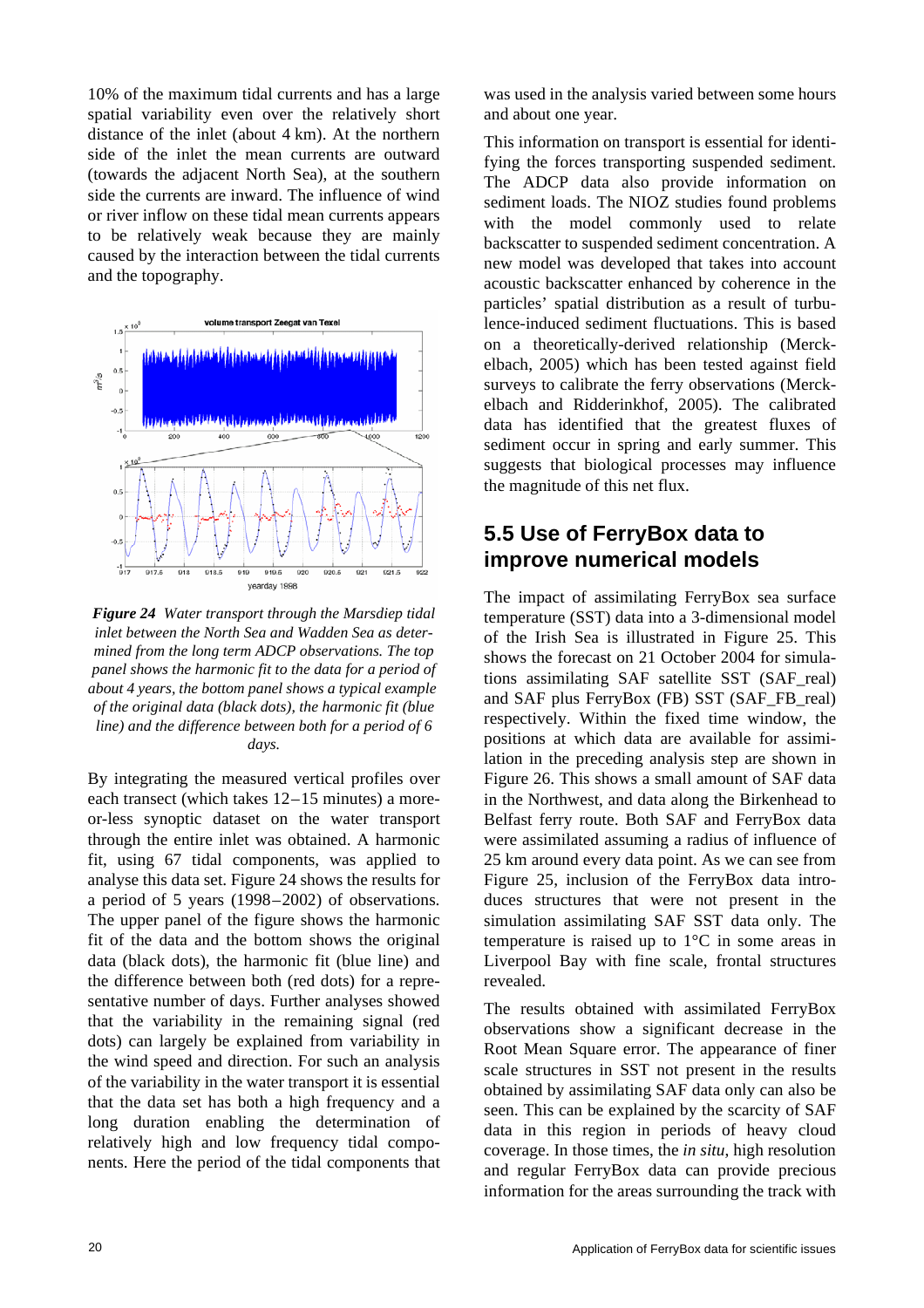high (anti-)correlation values. Even when many other observational data sets are available, the FerryBox SST is an important piece of information due to its high accuracy and high-resolution sampling. Finally, the FerryBox data provides unique information at sampling frequencies required by smaller scale process studies.



*Figure 25 Forecast for 21/10/04 for the simulations (upper panel) assimilating SAF data only and (lower panel) SAF and FB data.*



*Figure 26 Positions where data available for assimilation*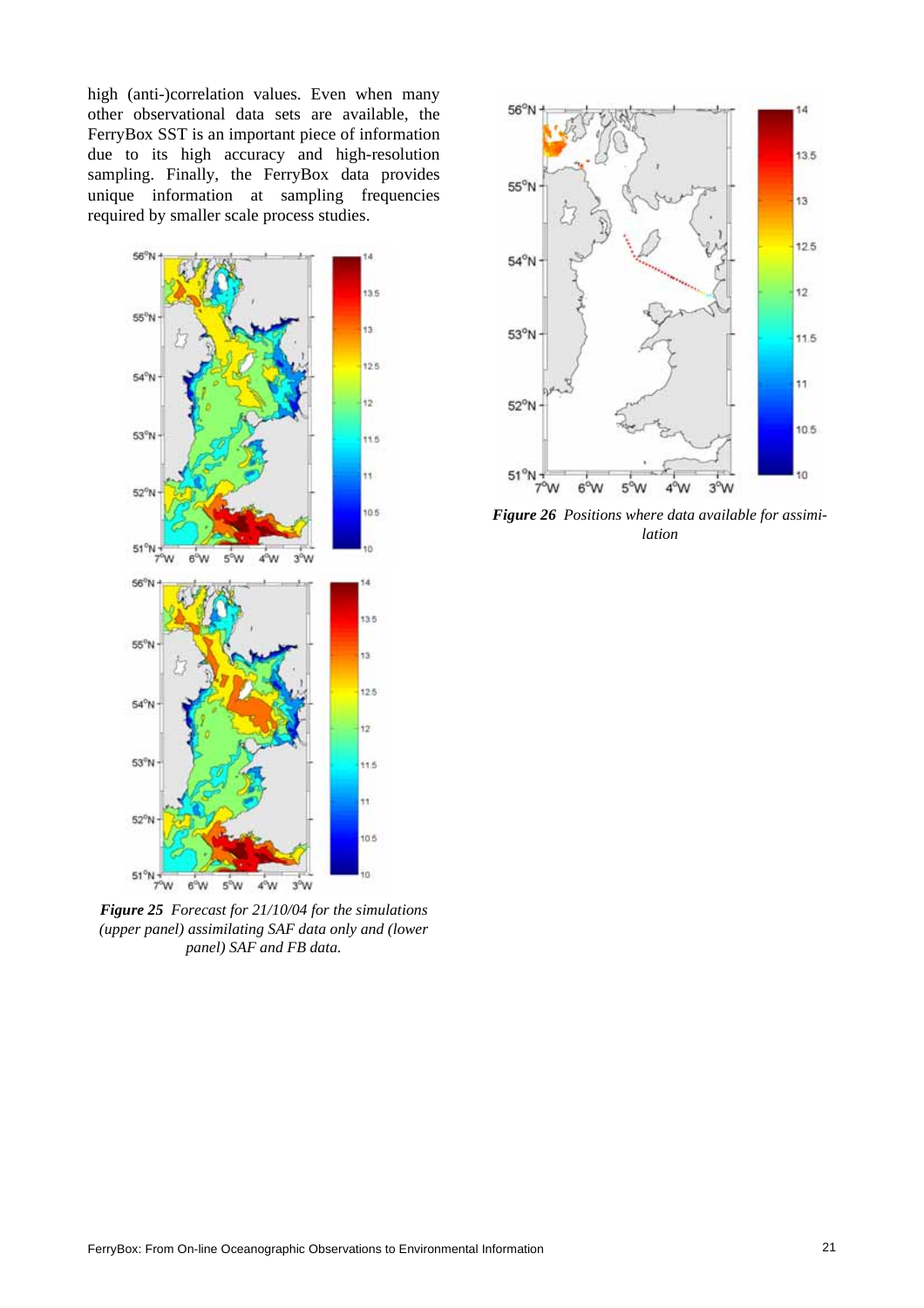### **6 Costs of installed FerryBox systems: investment**

Г

#### **6.1 Estimates of costs and effort**

The costs for the procurement of instrumentation and the sensors as well as the installation costs are relatively low as in many cases standard components can be used (Table 3). Infrastructure which is already installed on the vessel (e.g. rooms, cable channels, water and energy supplies, communication equipment) can be used in support. The typical investment costs are in the range of 50000 EUR for a "standard arrangement" to 150000 Euro for a system with enhanced capabilities (such as integrated ADCP, automated sampler and/or algal group sensor).

Installation and set-up costs critically depend on the ferry and the desired level of operation and maintenance friendliness. Low-cost installations in or near the machinery room are achievable for around 10000 to 20000 EUR. More sophisticated installations, for instance with hull-mounted sensors or supported by a moon-pool, can usually only be made when a vessel is refitted or newly built. Such installations typically cost several 10000 EUR but may be supported by an interested ship owner (see below). The same applies for installations in the passenger areas which display data and associated information of interest which typically range from around 5000 to 10000 EUR (excluding specific programming and multi-media developments).

Operational costs of FerryBox systems need to cover the following activities:

- Servicing and maintenance
- calibration and referencing
- system operation and control
- data quality control
- pre- and post-processing
- archiving up to a stage "ready to use for applications".

The main cost factor is personnel. Across the FerryBox project this was experienced to be around 3–4 person months/year (inclusive of scientist, technicians and support staff) per operational system. An optimisation potential exists when an institution routinely operates more than one FerryBox system. Our limited experience of operating multiple systems suggests an increase by a factor of 0.5 for each additional system above that for the first system. Associated are costs for consumables, travels and communication which are very much application-dependant and summed up to an average of 5000–10000 EUR per year. For each measuring system the replacement costs for the FerryBox system ought to be taken into account in this cost category. Considering a typical life-time for marine monitoring equipment of 5 years and the aforementioned investment costs for a FerryBox system a budget of 10000–30000 EUR per year should therefore be considered.

|  |  | Table 3 Estimation of costs of a FerryBox system |
|--|--|--------------------------------------------------|
|  |  |                                                  |

┑

#### **FerryBox Basic System (EUR)**

| Standard FerryBox                                           | 37000-67000                          | Includes remote control<br>and data storage<br>computer, GPS system,<br>basic sensor set (temper-<br>ature, salinity, turbidity,<br>Chl-a fluorescence),<br>Software <sup>a</sup> |
|-------------------------------------------------------------|--------------------------------------|-----------------------------------------------------------------------------------------------------------------------------------------------------------------------------------|
| Shore-based station                                         | 6500                                 | Database and presen-<br>tation system on PC                                                                                                                                       |
| Installation onboard<br>(pumps, tubes, plumbing<br>etc.)    | 4000-12000                           | Depends on ship and<br>configuration of the<br>FerryBox (standard or<br>enhanced)                                                                                                 |
|                                                             |                                      | <b>Additional Sensors/Analysers (appr. EUR)</b>                                                                                                                                   |
| Oxygen-Optode <sup>®</sup> & pH                             | 4000                                 |                                                                                                                                                                                   |
| <b>UV</b> nitrate Detector                                  | 15000                                | UV detection (only for<br>nitrate)                                                                                                                                                |
| <b>Filtration unit</b>                                      | 1500                                 | For wet chemical analysis<br>of nutrients                                                                                                                                         |
| Nutrients (single channel)                                  | 22000                                |                                                                                                                                                                                   |
| Nutrients (double<br>channel)                               | 25000                                | Wet chemical analysers                                                                                                                                                            |
| Algal groups                                                | 19000                                | <b>Excitation at different</b><br>wavelengths                                                                                                                                     |
| ADCP                                                        | 36000                                |                                                                                                                                                                                   |
| pCO2 Measuring System                                       | 60000-70000                          |                                                                                                                                                                                   |
|                                                             | <b>Operation Cost (EUR per year)</b> |                                                                                                                                                                                   |
| Consumables and spare<br>parts                              | 3000-12000                           |                                                                                                                                                                                   |
| <b>Communication fees</b>                                   | 600-2400                             | Depending on data volume                                                                                                                                                          |
| Reference analysis (water<br>samples)                       | 500-4000                             | Laboratory analysis of<br>salinity, chlorophyll and<br>nutrients                                                                                                                  |
| Maintenance of sensors<br>(CTD, fluorescence)               | 1000-2000                            | Yearly check and recali-<br>bration by the manufac-<br>turer                                                                                                                      |
|                                                             |                                      | Operation Cost (person months per year)                                                                                                                                           |
| Operation, maintenance<br>and supervision (basic<br>system) | $3 - 6$                              | Standard system                                                                                                                                                                   |
| Additional sensors (e.g.<br>nutrients)                      | $3 - 10$                             | Depending on system<br>complexity                                                                                                                                                 |

a. For one system (4H Jena, Germany) an automatic antifouling unit is included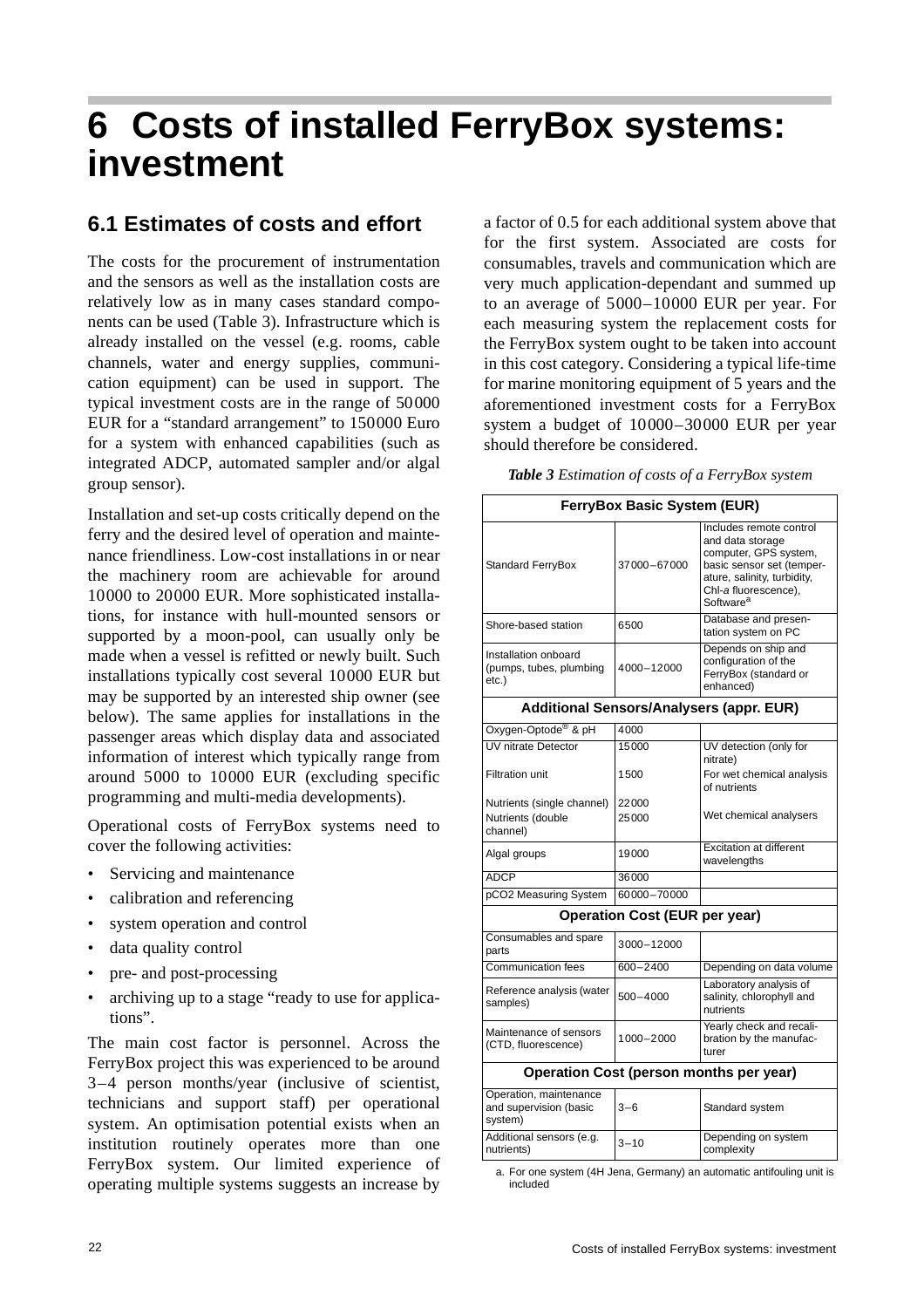With regard to investments, installation and operation costs one should keep in mind that all systems applied in the project were either institution-designed prototypes or small pilot-series or prototypes. With increasing applications and further transfer of results, experiences and technologies into the marine industry community it is expected that FerryBox systems will become more standardised as well as easier to install, calibrate, maintain and operate. Overall this should lead to cheaper system costs and diminished efforts for their operation.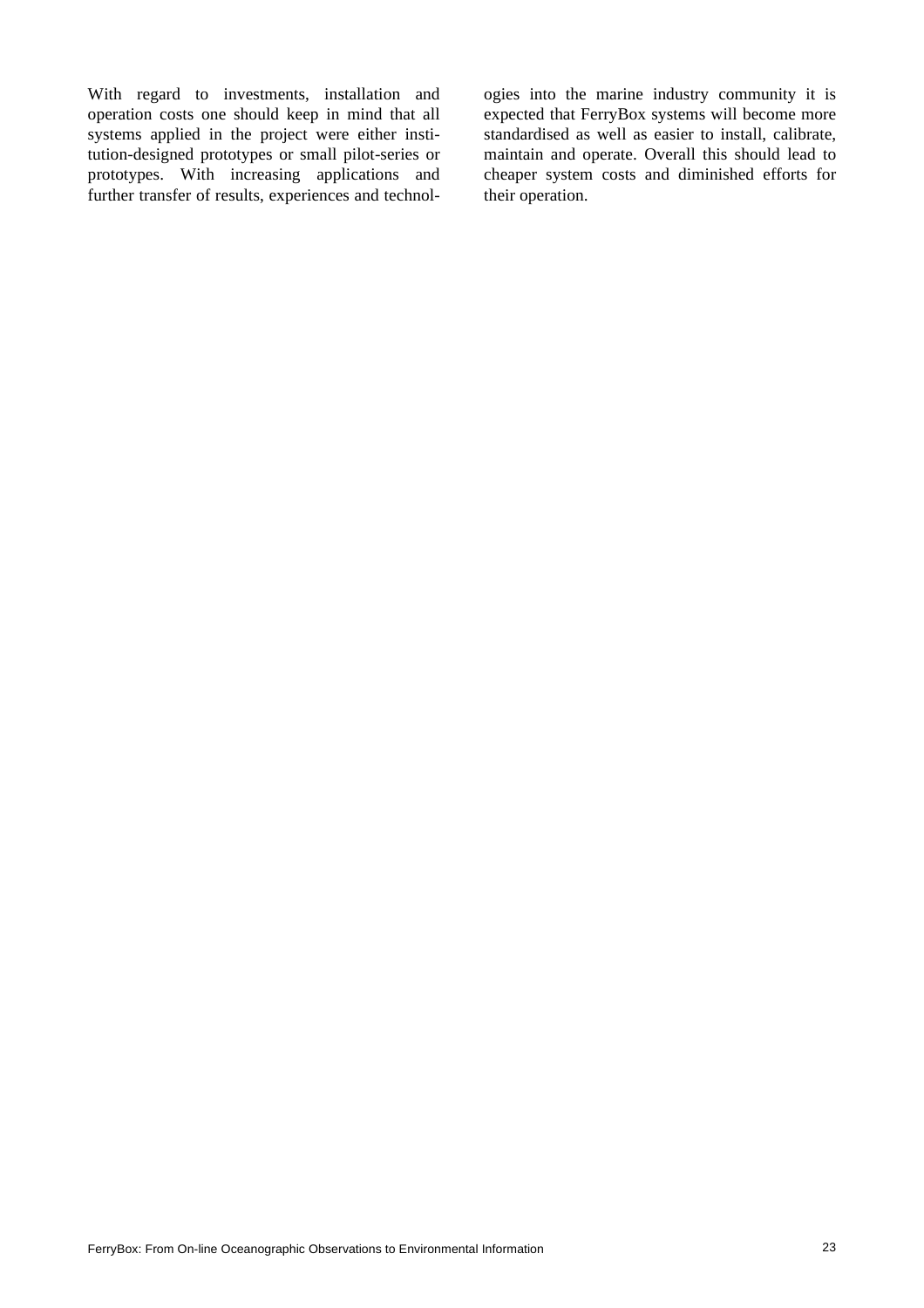### **7 Advantages and limitations of FerryBox systems**

FerryBox systems are a highly cost-effective monitoring tool. They produce a high yield of reliable high-frequency water quality data along a transect, improving conventional monitoring strategies. Many technical problems typical for standalone marine measuring systems are not a problem for Ferryboxes. These include constraints in availability of electricity, installation and storage space, protection of components against harsh marine environments and longer-term fouling. As the measuring device always "comes back to the operator", servicing and calibration can be done directly in port. Compared to offshore deployed devices the operation costs of FerryBox systems are significantly lowered.

However, even automatic systems need periodic maintenance and well-defined quality assurance to produce data sets of high quality. Oceanographic parameters such as water temperature, salinity and turbidity can be easily observed. For investigations on water and sediment transport an ADCP proved to be a very valuable and long-term stable instrument with low maintenance requirements. The applicability of oxygen and pH sensors as well as nutrient analysers has been shown. These data extend the information on biological processes although for nutrient analysers the effort for maintenance notably increases. For investigations of algal characteristics the available devices have to be further developed in order to be useful for routine analysis.

The yield on reliable data is high due to lowmaintenance inline sensors and easy access for servicing at the home port. The high resolution of FerryBox systems in space and time provides deeper insights into marine processes which can be used to better assess the ecosystem and the underlying physical-biogeochemical processes in the marine environment. Special events like intense short-term algal blooms, rarely detected by standard monitoring methods, can be studied in detail and related to variations in influencing factors such as temperature, wind and nutrient load. This information can be used for further development of ecosystem models.

Techniques to assimilate FerryBox data into numerical models may be used to improve reliable forecasts. By combining remote sensing imagery

with hydrodynamic model transports the 'onedimensional' view along a ferry transect can be expanded into a 2D spatial view.

FerryBox systems do have limitations. Shipping lines are not always ideally positioned for the desired objective and thus a FerryBox application is often a compromise between available routes and scientific or monitoring needs. The installation possibilities depend on the goodwill of the vessel operator or owner. The systems have to be designed and operated in such a way that their installation and operation does not disturb the routine works and desired operation of the vessel. Also FerryBox systems must not interfere with other equipment installed on the ship nor require significant intervention (more than a few minutes per day) by the crew. The measuring depth of "standard" FerryBox systems is mostly limited to the mixed surface layer (depth  $0-5$  m) although it is possible to acquire some parameters with a wider depth range using advanced systems such as the ADCP.

For longer-term assessment and monitoring purposes the selected shipping route needs to be durably served. Vessel operators may from time to time terminate services, alter shipping routes, or replace a vessel at short notice. Also ferries can be quickly sold or companies may close down or change ownership. To cope with this a good relationship with the vessel's operator is required to maintain operations. The "FerryBox" itself must be designed to be easily moved from one ship to another. The related experience of the CPR (Continuous Plankton Recorder) surveys operated by SAHFOS (www.sahfos.org) shows however that effective monitoring can be maintained in the long term.

Compared with other marine monitoring and measuring systems Ferryboxes acquire very large amounts of data. Hence quality control, evaluation and processing need to be highly automated, robust and reliable. New procedures for data processing and evaluation therefore have to be developed especially when Ferryboxes are used routinely and in increasing numbers in operational services. However, considerable progress was made by the FerryBox project towards developing the necessary procedures.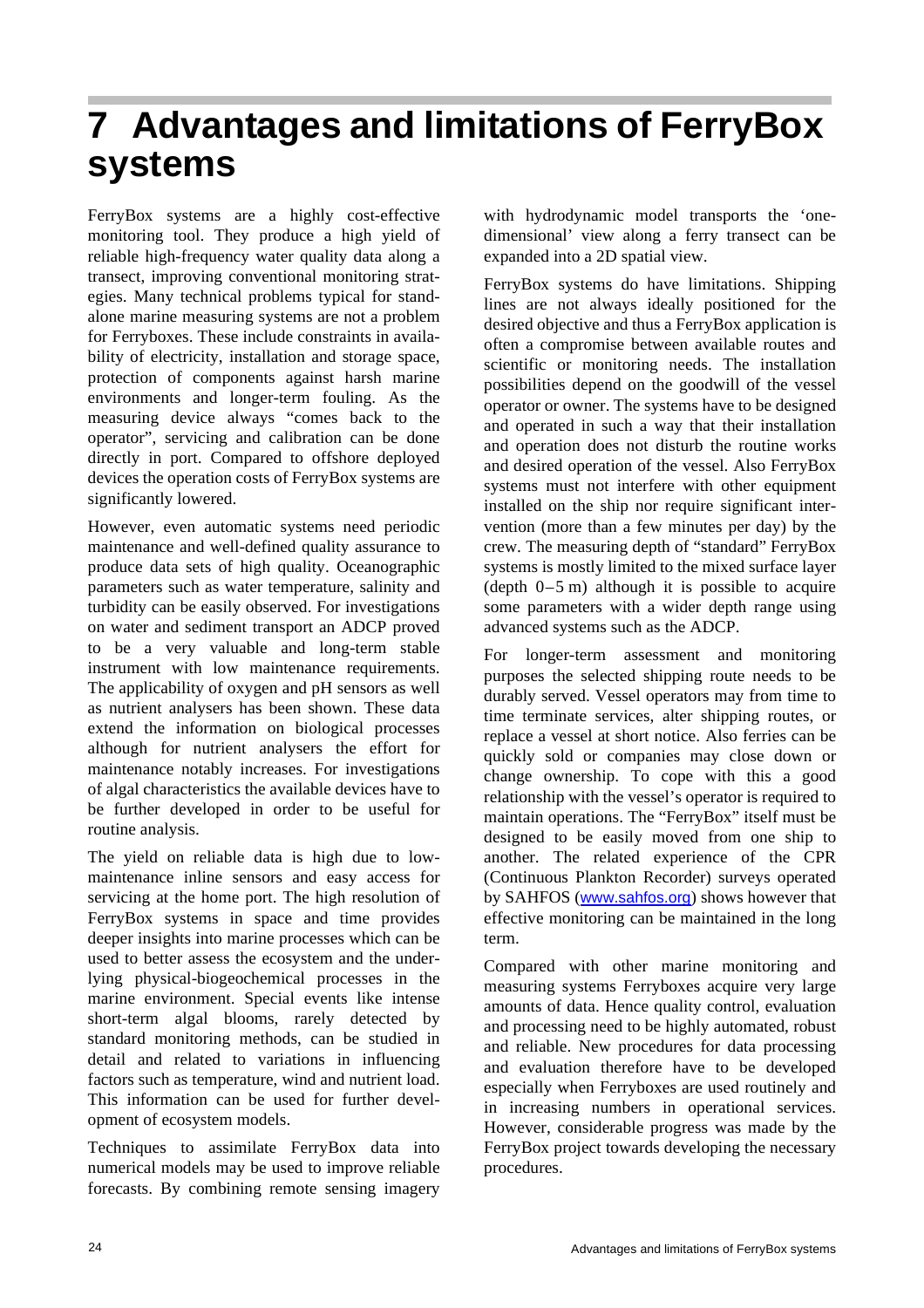### **8 Recommendations**

Automated systems on ferries or ships of opportunity will play a major role in the near future for ocean and shelf sea observations. The importance of FerryBoxes on ferries and ships of opportunity has been outlined by organisations such as EuroGOOS, and will be important in the context of the European Water Framework Directive and European Marine Strategy.

In this context, the monitoring and understanding of coastal and shelf seas, with their large spatial heterogeneities and temporal variability, will gain very much from these systems.

Authorities, agencies or scientific institutions that consider a potential future implementation of a ferry system in their research/monitoring should consider the following recommendations:

In the planning phase a careful assessment should be carried out to judge whether the ferry/ship route meets the objectives of the monitoring or research tasks. For example, will surface measurements from a ship yield enough information to reach the objective or should a combination with buoys be considered?

- In order to choose the appropriate FerryBox system for the planned task, helpful hints can be obtained in the deliverables D-2-1 "Report on the functionality of FerryBox systems" and D-2- 3 "Interim report on the experiences with the FerryBox during operational use" (available from www.ferrybox.com).
- The type of instrumentation, i.e. sensors or analysers, their applicability and their limitations for the intended task and the meaningfulness of the scientific results obtained with these instruments should be assessed in advance.
- The effort/expenditure of the maintenance that depends on the number and type of measured parameters should be carefully considered.
- Even when a FerryBox system is highly automated, the potential user should keep in mind that regular  $(1-2)$  days) data checks and regular maintenance/calibrations (weekly to bimonthly, depending on instrumentation and required accuracy) are needed.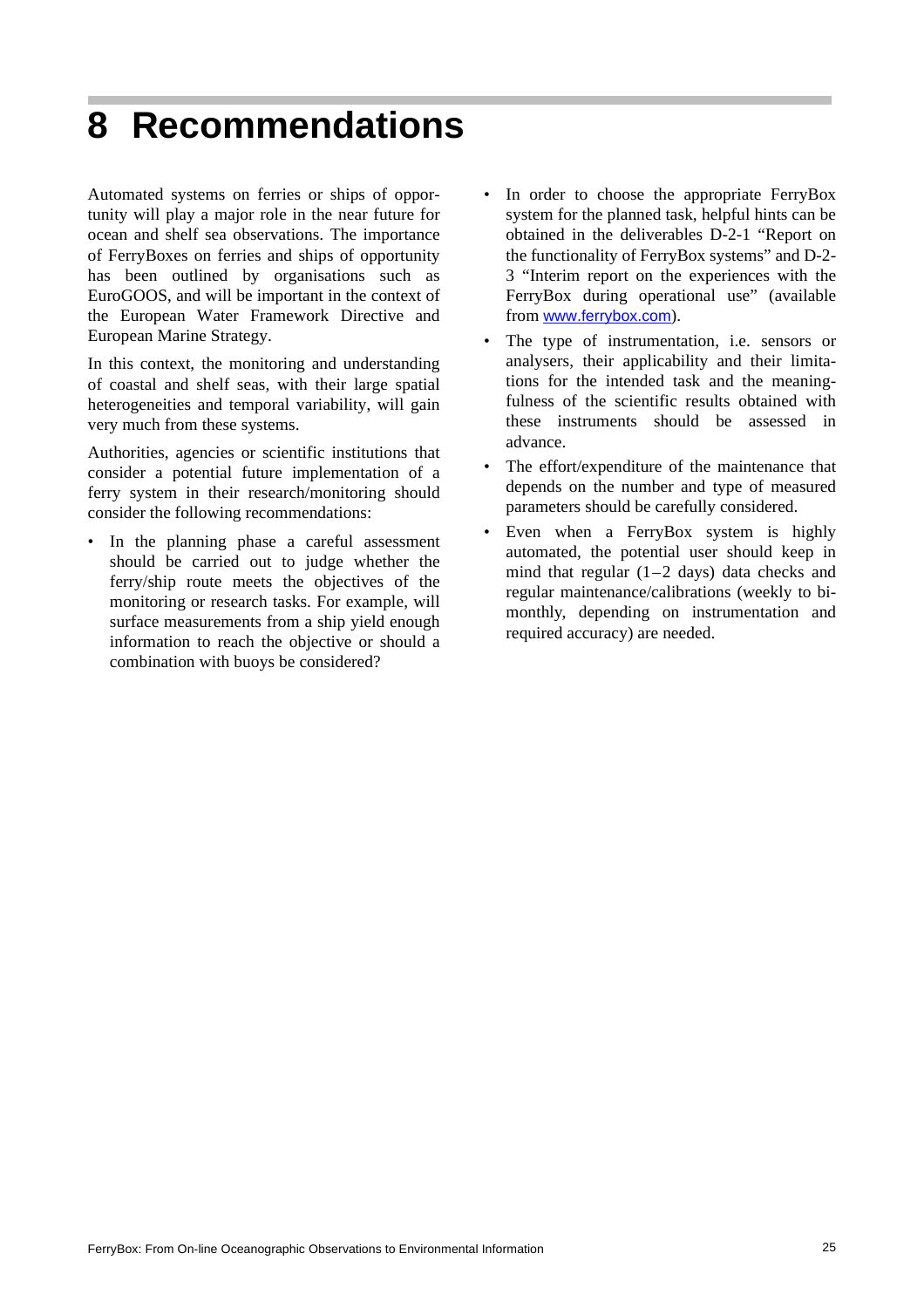### **9 Outlook and future developments**

The future requirements of marine environmental monitoring and operational oceanography as demanded not only by GOOS and its regional implementation initiatives, but also by several policies such as the European Water Framework Directive (WFD), include increased capacities, improvements and enhancements of spatial and temporal coverage. FerryBox systems can act as a supplementary component for relatively low costs or even without cost increase.

During the GOOS Scientific Steering Committee (GSSC) meeting in Paris (6–8 March 2006) the FerryBox concept was adopted as a Pilot project for the Coastal Implementation of GOOS. This will give additional recognition to the FerryBox concept on a global scale.

After finishing the EU FerryBox project at the end of 2005, most of the activities which were started in the project have continued. New installations of FerryBoxes by water authorities (RIKZ in The Netherlands), or in Norway by institutes like NIVA with two more lines, have taken place or are in the strategic planning phase. In Germany, BSH has plans for the Baltic and the North Sea. Further activities in the North Sea are underway for the North West Shelf supported by NOOS and for an integrated Marine Ecosystem Observatory (EMECO) (Mills *et al*., 2006). The FerryBox systems currently running play an important role in the EU Framework 6 project ECOOP for delivering *in situ* data for the modelling activities.

Early warning of Harmful Algal Bloom events enables action-specific contingency plans to be put in to mitigate damage to human health and economic losses. For these tasks, automated systems on ferries and ships of opportunity can supplement operational monitoring methods, e.g. from buoys.

Other FerryBox-type activities are underway in the United States: the FerryMon project in North Carolina, (Ensign and Paerl, 2006), in Nantucket Sound (sealion.whoi.edu/ferries/), in the Georgia Strait (www.stratogem.ubc.ca) and even onboard a cruise liner in the Caribbean Sea (www.rsmas.miami.edu/rccl/).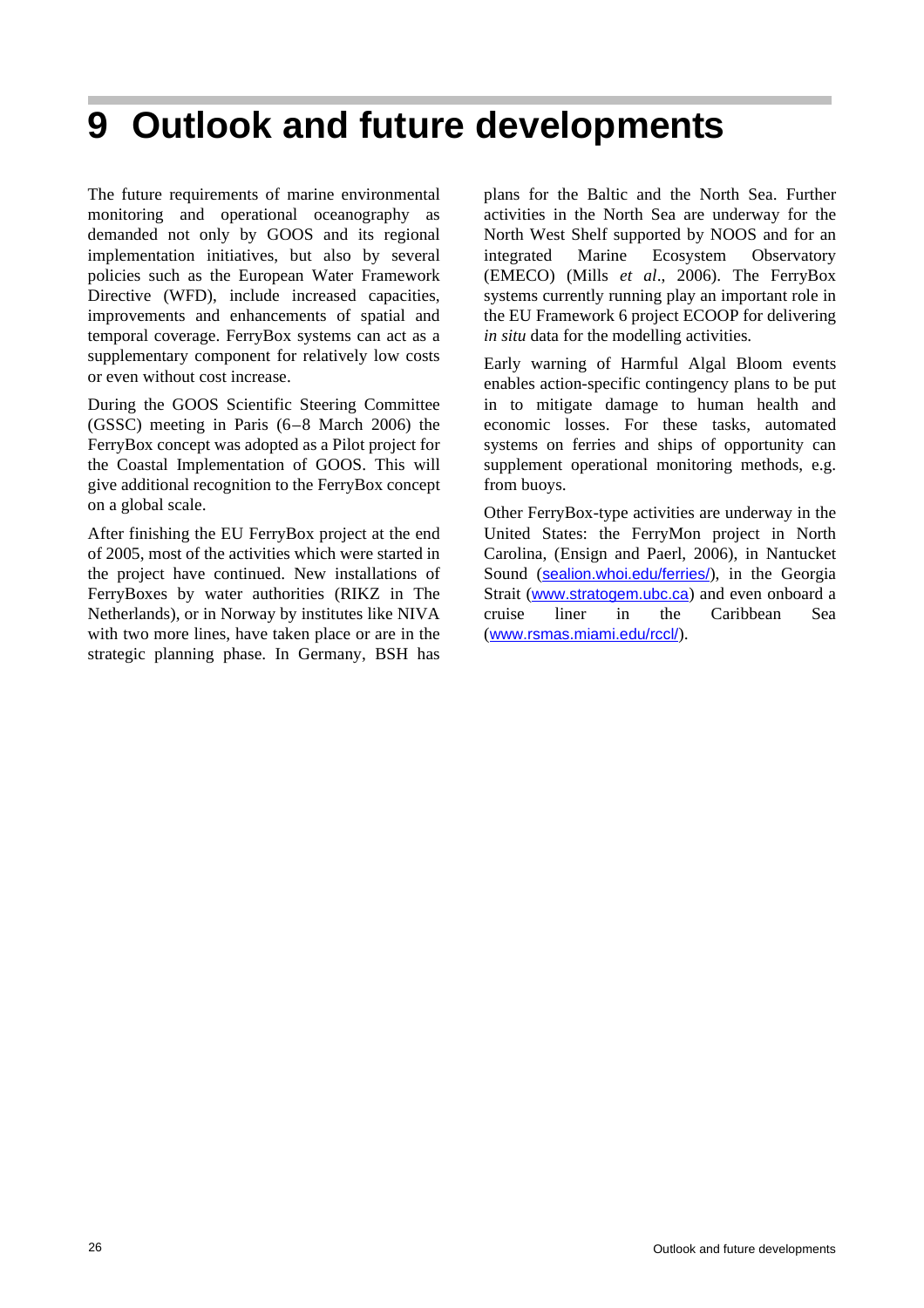### **10Acknowledgement**

This work was supported by the European Commission under the 5th RTD Framework Programme, Contract no. EVK2-CT-2002-00144. We would like to thank all involved ferry companies and the crews onboard the ferries for their support.

| Route                               | Company                                                | Ship                        | <b>Address</b>                                                                                          | <b>Web site</b>      |
|-------------------------------------|--------------------------------------------------------|-----------------------------|---------------------------------------------------------------------------------------------------------|----------------------|
| Helsinki (FI)<br>-Travemünde (DE)   | <b>Finnlines OY</b>                                    | Finnpartner                 | P.O. Box 197<br>FIN-00181 Helsinki<br>Finland                                                           | www.finnlines.fi     |
| Helsinki (FI)<br>-Tallinn (EE)      | <b>AS Tallink Grupp</b>                                | Romantica                   | Tartu mnt. 13<br>10145 Tallinn<br>Estonia                                                               | www.tallinksilja.com |
| Oslo<br>-Frederikshavn              | Color Line                                             | <b>MS Color</b><br>Festival | Postboks 1422 Vika<br>NO-0115 Oslo<br>Norway                                                            | www.colorline.no     |
| Cuxhaven (DE)<br>-Harwich (UK)      | <b>DFDS A/S</b>                                        | Duchess of<br>Scandinavia   | Sundkrogsgade 11<br>DK-2100 Copenhagen<br>Denmark                                                       | www.dfdsseaways.dk   |
| Den Helder<br>$-Texel$              | <b>TESO (Texels Eigen</b><br>Stoomboot<br>Onderneming) | Dr.<br>Wagemaker            | Pontweg 1<br>NL-1797 SN Den<br>Hoorn<br>The Netherlands                                                 | www.teso.nl          |
| Birkenhead (UK)<br>-Belfast (N-IRL) | Norse Merchant, now<br>Norfolkline                     | Lagan Viking                | 12 Quays Terminal<br><b>Tower Road</b><br><b>Birkenhead Wirral</b><br><b>CH41 1FE</b><br>United Kingdom | www.norfolkline.com  |
| Southampton (UK)<br>$-Cowes$        | <b>Red Funnel Travel</b><br>Centre                     | Red Falcon                  | 12 Bugle Street<br>Southampton<br><b>SO14 2JY</b><br>United Kingdom                                     | www.redfunnel.co.uk  |
| Portsmouth (UK)<br>-Bilbao (ES)     | <b>P&amp;O Ferries Limited</b>                         | Pride of Bilbao             | <b>Channel House</b><br><b>Channel View Road</b><br>Dover CT17 9TJ<br>United Kingdom                    | www.poferries.com    |
| Athens<br>-Heraklion                | <b>Anek Lines</b>                                      | <b>KRHTH II</b>             | Karamanlis Avenue<br>Chania, Crete<br>Greece                                                            | www.anek.gr          |

#### *Table 4 Ferry companies involved*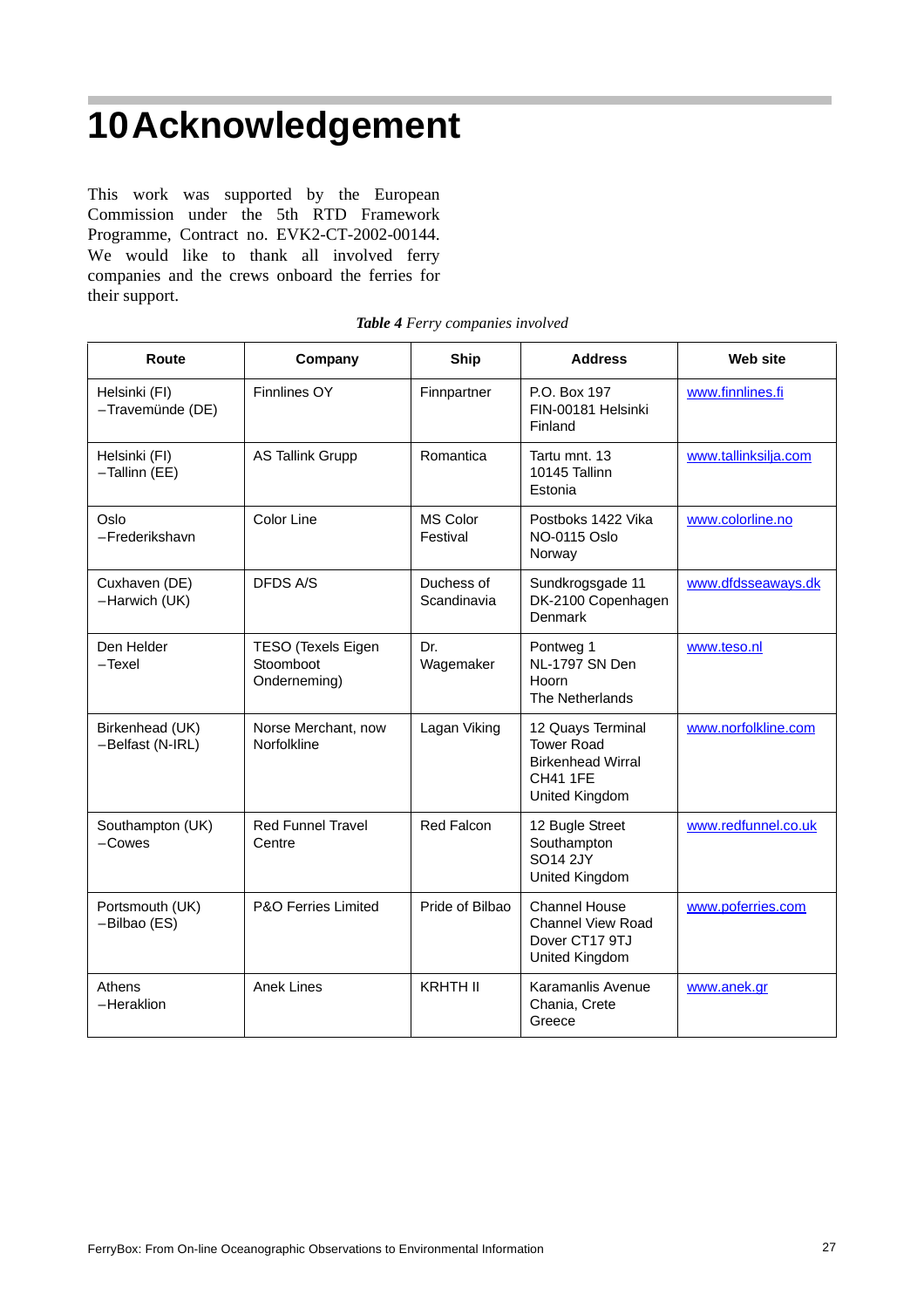| <b>Project partners</b>                                                                                                                                                  |                 |                     |  |  |
|--------------------------------------------------------------------------------------------------------------------------------------------------------------------------|-----------------|---------------------|--|--|
| <b>GKSS Research Centre (coordinator)</b><br>Institute for Coastal Research                                                                                              | <b>GKSS</b>     | www.gkss.de         |  |  |
| Natural Environment Research Council<br>George Deacon Division for Ocean Processes<br>Southampton Oceanography Centre (now<br>National Oceanography Centre, Southampton) | NERC.NOC        | www.noc.soton.ac.uk |  |  |
| Royal Netherlands Institute of Sea Research<br>Department of Physical Oceanography                                                                                       | <b>NIOZ</b>     | www.nioz.nl         |  |  |
| Finnish Institute of Marine Research                                                                                                                                     | <b>FIMR</b>     | www.fimr.fi/en.html |  |  |
| Hellenic Centre for Marine Research                                                                                                                                      | <b>HCMR</b>     | www.hcmr.gr         |  |  |
| Proudman Oceanographic Laboratory                                                                                                                                        | NERC.POL        | www.pol.ac.uk       |  |  |
| Norwegian Institute for Water Research                                                                                                                                   | <b>NIVA</b>     | www.niva.no         |  |  |
| <b>HYDROMOD Scientific Consulting</b>                                                                                                                                    | <b>HYDROMOD</b> | www.hydromod.de     |  |  |
| Chelsea Technologies Group                                                                                                                                               | CTG             | www.chelsea.co.uk   |  |  |
| Spanish Institute of Oceanography                                                                                                                                        | <b>IEO</b>      | www.ieo.es          |  |  |
| Estonian Marine Institute                                                                                                                                                | <b>FMI</b>      | www.sea.ee          |  |  |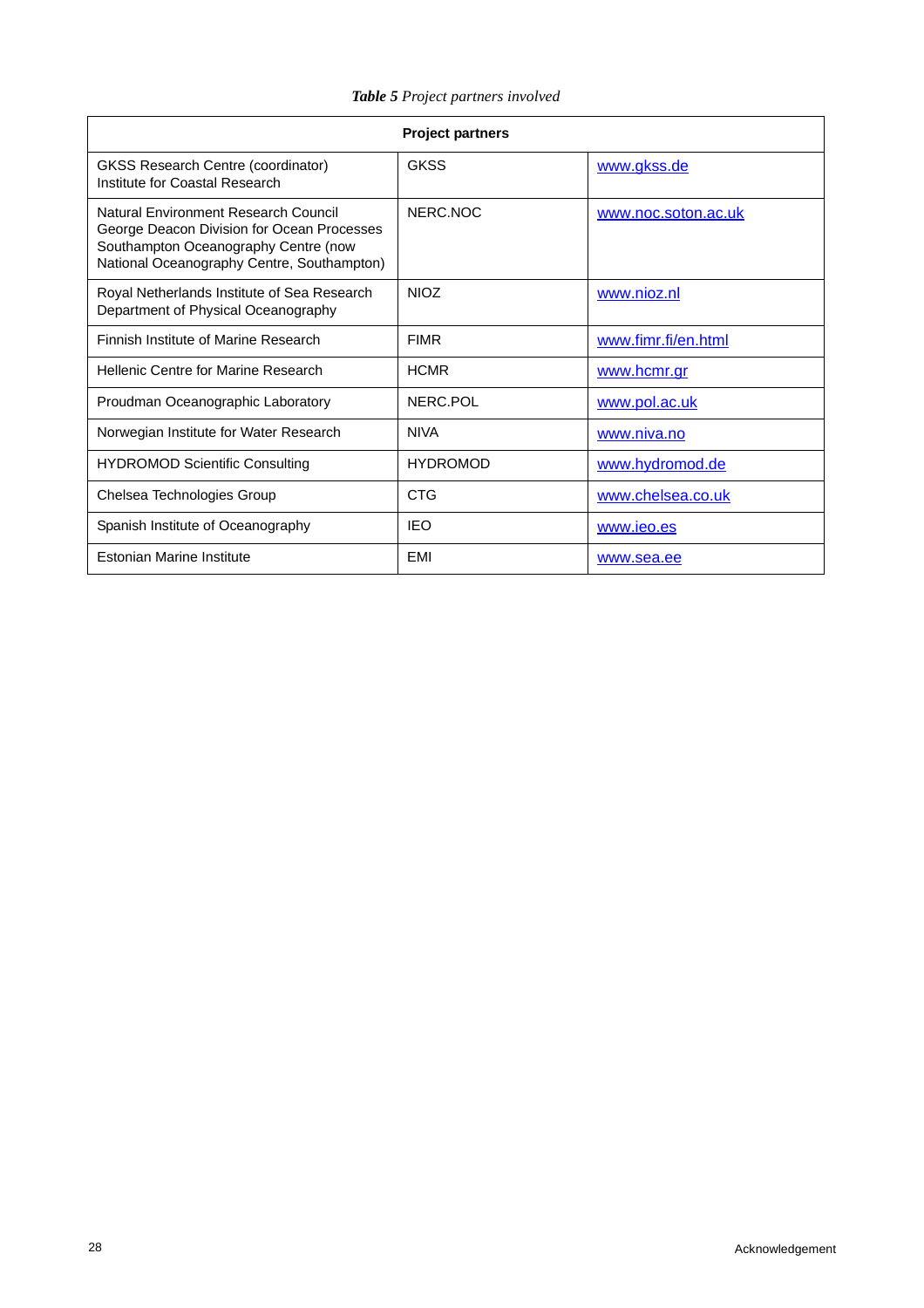# **11Glossary**

| <b>ADCP</b>   | <b>Acoustic Doppler Current Profiler</b>                                      |
|---------------|-------------------------------------------------------------------------------|
| <b>AOA</b>    | Algae Online Analyser                                                         |
| <b>BODC</b>   | <b>British Oceanographic Data Centre</b>                                      |
| <b>BSH</b>    | Bundesamt für Seeschifffahrt und Hydrographie                                 |
| <b>ECOOP</b>  | European COastal-shelf sea OPerational observing and forecasting system       |
| EU            | European Union                                                                |
| EuroGOOS      | European component of GOOS                                                    |
| <b>GOOS</b>   | Global Ocean Observing System                                                 |
| <b>GPS</b>    | <b>Global Positioning System</b>                                              |
| <b>GSM</b>    | Global System for Mobile Communications                                       |
| <b>HPLC</b>   | High Performance Liquid Chromatography                                        |
| <b>NOOS</b>   | Northwest European Shelf Operational Oceanographic Services                   |
| <b>REVAMP</b> | Regional Validation of MERIS Chlorophyll products in North Sea Coastal Waters |
| <b>RIKZ</b>   | Rijksinstituut voor Kust en Zee                                               |
| <b>SAF</b>    | <b>Satellite Application Facility</b>                                         |
| <b>SAHFOS</b> | Sir Alistair Hardy Foundation for Ocean Science                               |
| <b>SOO</b>    | Ships Of Opportunity                                                          |
| <b>UNESCO</b> | United Nations Educational, Scientific and Cultural Organization              |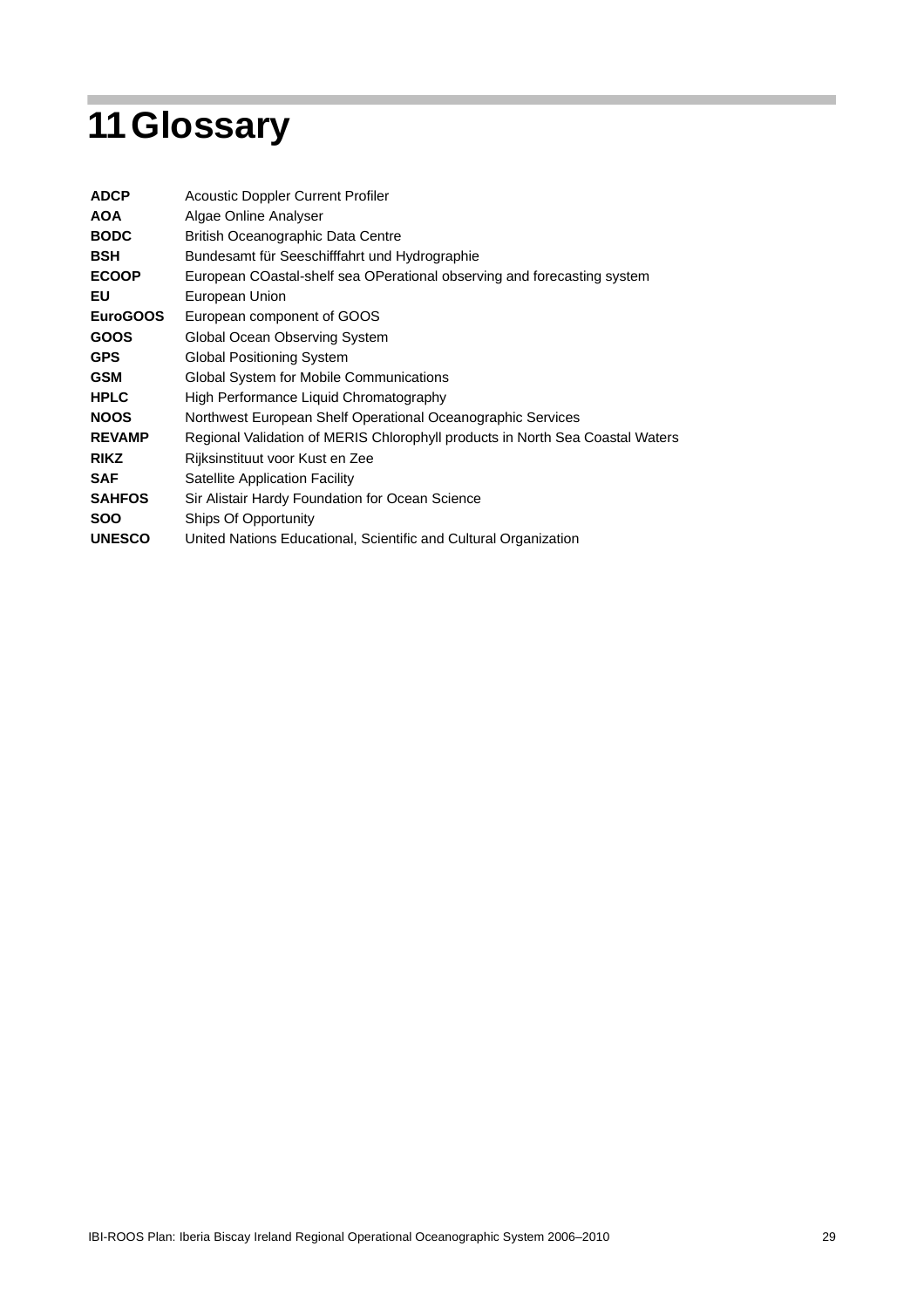### **12References**

- Bargeron, C.P., D.J. Hydes, D.K. Woolf, B.A. Kelly-Gerreyn and M.A. Qurban, 2006. A regional analysis of new production on the Northwest European shelf using oxygen fluxes and a ship-of-opportunity. Estuarine Coastal and Shelf Science. 69, 478–490.
- Ensign, S.H. and H.W. Paerl, 2006. Development of an unattended estuarine nutrient monitoring program using ferries as data-collection platforms. Limnology and Oceanography Methods 4, 70–76.
- Fischer, J., J. Baretta, F. Colijn and N.C. Flemming (eds), 2000. Bio-ecological Observations. In Operational Oceanography. EuroGOOS Publication No. 15, Southampton Oceanography Centre, Southampton. ISBN 0-904175-43-X
- Fischer, J. and N.C. Flemming, 1999. "Operational Oceanography: Data Requirements Survey", Publication No. 12, Southampton Oceanography Centre, Southampton. ISBN 0-904175-36-7.
- Fleming, V. and S. Kaitala, 2006. Phytoplankton spring bloom intensity index for the Baltic Sea estimated for the years 1992 to 2004. Hydrobiologia 554, pp. 57–65.
- GOOS, 2005. An implementation strategy for the coastal module of the Global Ocean Observing System. GOOS Report No. 148; IOC Information Documents Series N°1217; UNESCO.
- Joint, I. and 26 others, 2001. "Pelagic production at the Celtic Sea shelf break–the OMEX I project" Deep-Sea Research II 48(14/15): 3049–3081.
- Kaitala, S., M. Raateoja, V. Fleming P. Maunula, S. Hällfors and E. Rantajärvi, 2004. 11 years of Alg@line and future perspectives. Presentation on the FerryBox Open Science Conference, 4–5 October 2004, Southampton Oceanography Centre, Southampton (UK).
- Kelly-Gerreyn, B.A., D.J. Hydes, A.M. Jégou, P. Lazure, L.J. Fernand, I. Puillat and C. Garcia-Soto, 2006. Low salinity intrusions in the western English Channel. Continental Shelf Research 26, 1241–1257.
- Lavín, A., L. Valdes, F. Sanchez, P. Abaunza, A. Forest, J. Boucher, P. Lazure and A.M. Jegou, in press, "The bay of Biscay: The encountering of ocean and shelf" Chapter 23a in the Sea.
- Merckelbach, L.M., 2006. A model for high-frequency acoustic Doppler current profiler backscatter from suspended sediments in strong currents. Cont. Shelf Res. 26 1316–1335.
- Merckelbach, L.M. and H. Ridderinkhof, 2006. Estimating suspended sediment concentration using backscatterance from an acoustic Doppler profiling current meter at a site with strong tidal currents. Ocean Dynamics 56, 153–168.
- Mills, D.K., P. Walker, J.M. Rees, S. Malcolm, C.J. Fox, M. Edwards, R. Laane, P. Bot, H. Ridderinkhof, F. Colijn, W. Petersen, F. Schroeder, H. Wehde, J. Johannessen, E. Svendsen and B. Hackett, 2006. Development of a European Marine Ecosystem Observatory (EMECO). ICES CM 2006/E:10.
- Najjar, R.G. and R.F. Keeling, 2000. Mean annual cycle of the air-sea oxygen flux: A global view. Global Biogeochemical Cycles 14, 573–584.
- Petersen, W., F. Colijn, J. Elliot, M.J. Howarth, D.J. Hydes, S. Kaitala, H. Kontoyiannis, A. Lavín, I. Lips, K.D. Pfeiffer, R. Proctor, H. Ridderinkhof and K. Sørensen, 2006. European FerryBox Project: From Online Oceanographic Measurements to Environmental Information. In: Dahlin, H. *et al.* (eds) European Operational Oceanography: Present and Future. Proceedings of the 4th EuroGOOS Conference, Brest (France); ISBN 92-894-9722-2.
- Petersen, W., H. Wehde, H. Krasemann, F. Colijn and F. Schroeder, 2006. FerryBox and MERIS–Assessment of Coastal and Shelf Sea Ecosystems by Combining *In situ* and Remote Sensed Data. accepted for Estuarine Coastal and Shelf Science.
- Pingree, R.D. and D.K. Griffiths, 1978. Tidal fronts on the shelf seas around the British Isles Journal of Geophysical Research, 83, 4615–4622.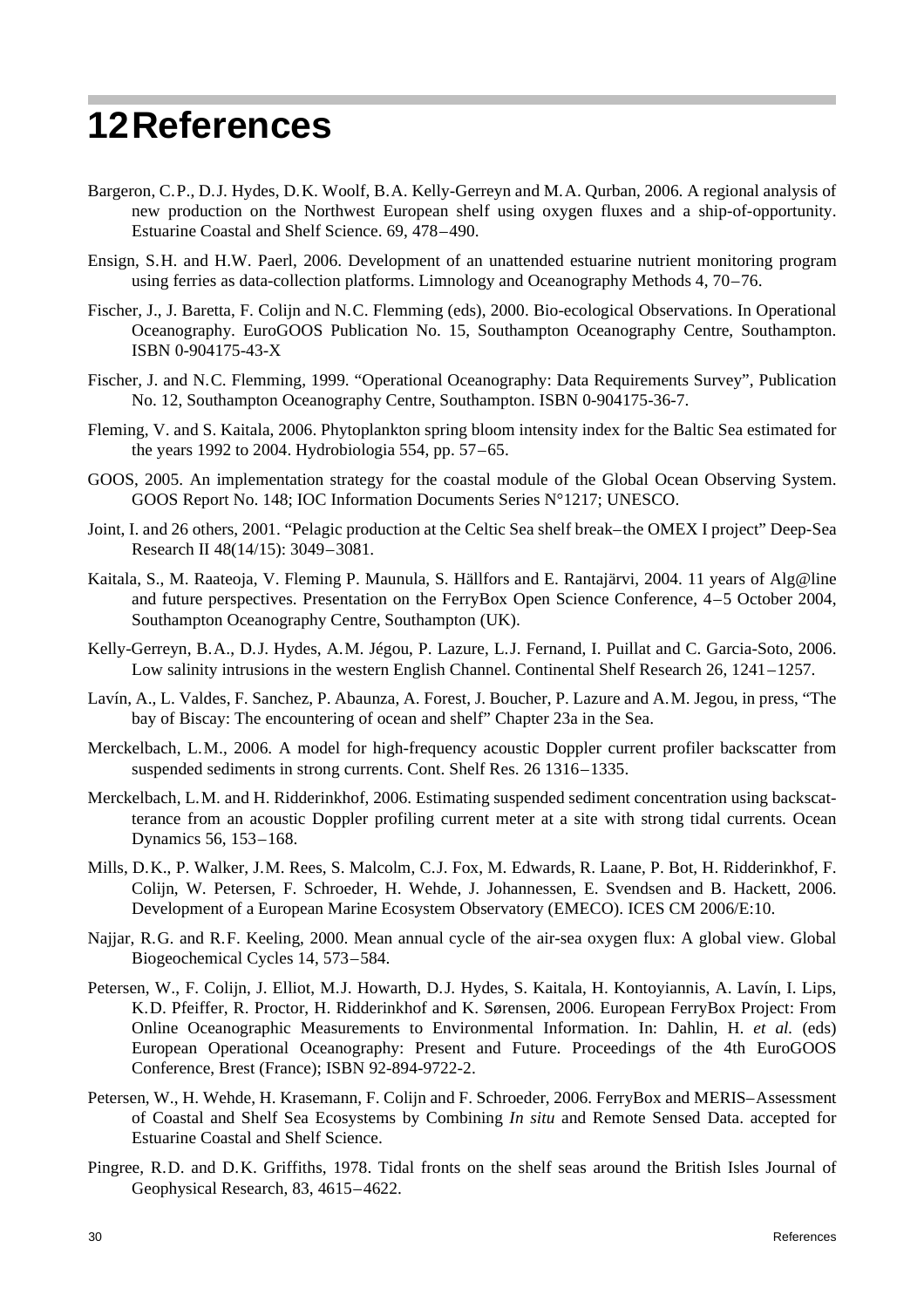- Rantajärvi, E., 2003. Alg@line in 2003: 10 Years of innovative plankton monitoring and research and operational information service in the Baltic Sea. Report Series of the Finnish institute of Marine Research, 48, 1–55 pp.
- SAHFOS, 2004. Sir Alister Hardy Foundation for Ocean Science: Annual Report 2004. (Charity number 1001233), Citadel Hill, Plymouth, England. 40 pp.
- Siegel, D.A., S.C. Doney and J.A. Yoder, 2002. The North Atlantic Spring Phytoplankton Bloom and Sverdrups Critical Depth Hypothesis. Science. 296, 730–733.
- Wanninkhof, R and W.R. McGillis, 1999. A cubic relationship between air-sea CO2 exchange and wind speed. Geophysical Research Letters, 26, 1889–1892.
- Wanninkhof, R., 1992. Relationship between Wind Speed and Gas Exchange over the Ocean. Journal of Geophysical Research, 97, 7373–7382.
- WFD, 2000. Directive 2000/60/EC of the European Parliament and of the Council. Establishing a framework for Community action in the field of water policy. Official Journal of the European Communities L 327/1.